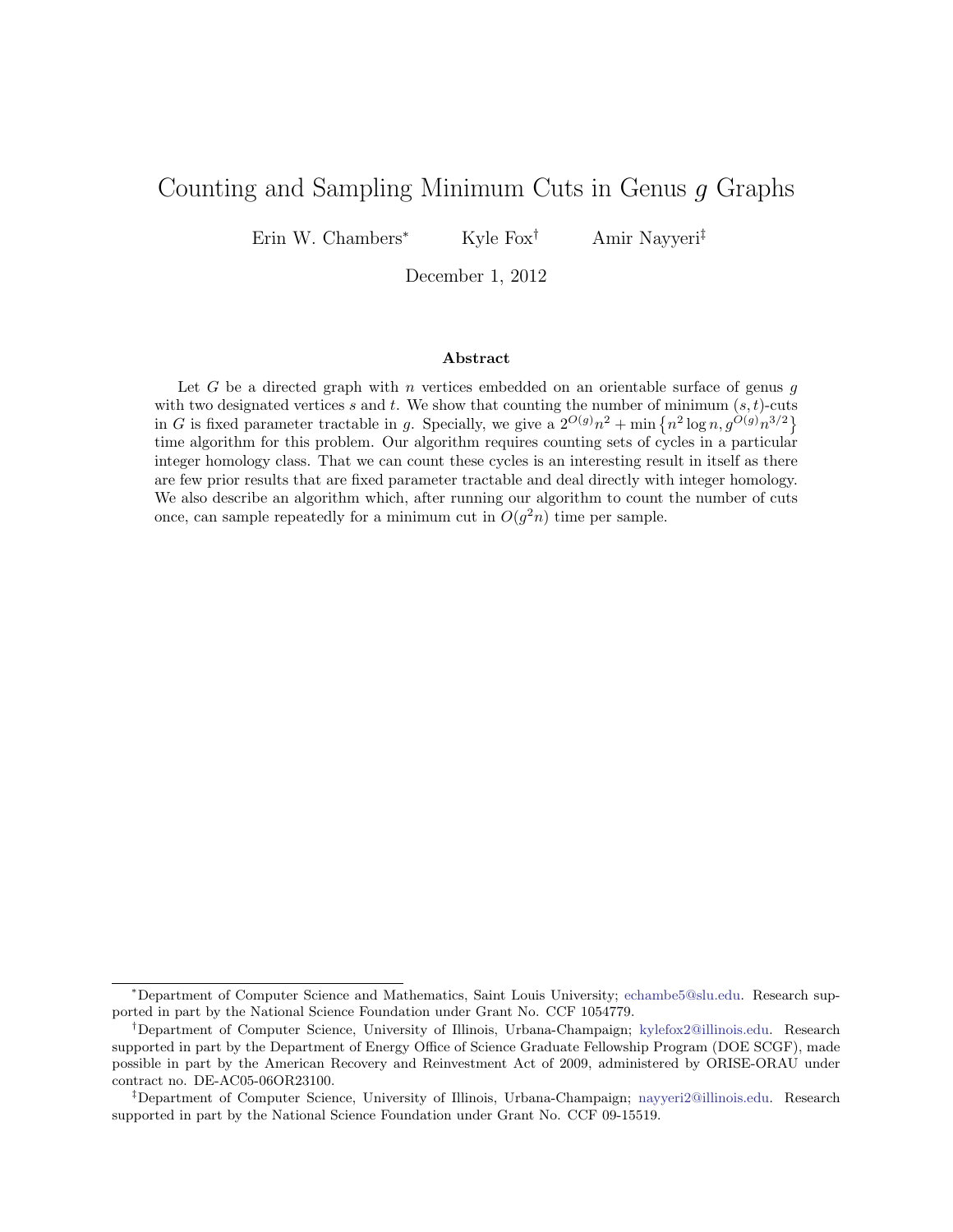## 1 Introduction

Given a weighted directed graph  $G = (V, E)$  on an orientable surface  $\Sigma$  of genus g with two vertices  $s, t \in V$ , we consider the problem of counting the minimum  $(s, t)$ -cuts of G. This problem is #P-complete, and can be reduced to the problem of counting maximal anitchains in a poset [\[50\]](#page-14-0). Ball and Provan [\[50\]](#page-14-0) first considered the problem of counting minimum cuts and gave an algorithm to compute the number of minimum  $(s, t)$ -cuts in an  $(s, t)$ -planar graph. Later, Bezáková and Friedlander [\[2\]](#page-11-0) generalized the algorithm for arbitrary locations of s and t in a planar graph.

Counting the number of minimum cuts is of interest due to connections with many other areas. For example, the number of minimum cuts is closely related to the probabilistic connectedness of a stochastic graph, where each edge may fail with a certain probability [\[1\]](#page-11-1), and so it is fundamentally important in several network reliability problems [\[1,](#page-11-1) [15,](#page-12-0) [35,](#page-13-0) [47\]](#page-13-1).

In addition, cuts have strong connections to problems from computer vision. In image segmentation, the image is represented as a (generally planar) graph on the pixels with edges connecting neighboring pixels weighted according to how similar the pixels are; a minimum cut between two locations corresponds to a good segmentation of the original image [\[7\]](#page-11-2). Being able to count minimum cuts is closely related to sampling such cuts [\[34\]](#page-13-2), implying our ability to count minimum cuts allows us to sample from the collection of high quality segmentations of an image.

For graphs on surfaces, good segmentation algorithms are key for problems such as texture mapping, metamorphosis, simplification, and compression; see [\[52\]](#page-14-1) for a recent survey of techniques and applications. Many of these algorithms wish to minimize stretch, so that patches of the surface are separated via small separators and local distances within each patch stay close to the original distance. Minimum cuts have strong potential here; by looking at flow along the mesh, separating along these cuts will again result in a good segmentation. Even an algorithm with large dependence on the genus is useful, because many meshing algorithms attempt to keep the genus small as a way of reducing noise in the mesh.

#### 1.1 Flows and cuts in restrictive graph families

Along with counting minimum cuts, computing minimum cuts (and maximum flows) is a fundamental problem in combinatorial optimization. Because of their utility, much effort has been spent on finding faster algorithms in restricted but useful settings.

Planar graphs are a natural family of graphs to consider, both because they arise naturally in many settings and because the extra structure in planar graphs can be exploited to get faster algorithms. Examples of problems aided by planarity include minimum spanning trees [\[42,](#page-13-3) [49\]](#page-14-2); single-source shortest paths [\[13,](#page-11-3)[30,](#page-12-1)[38,](#page-13-4)[41,](#page-13-5)[45,](#page-13-6)[53\]](#page-14-3); multiple-source shortest paths [\[8,](#page-11-4)[37\]](#page-13-7); replacement paths [\[22,](#page-12-2) [56\]](#page-14-4); graph and subgraph isomorphism [\[19,](#page-12-3) [20,](#page-12-4) [26,](#page-12-5) [31,](#page-12-6) [43\]](#page-13-8); and approximation of several NP-hard problems [\[3](#page-11-5)[–5,](#page-11-6) [17,](#page-12-7) [20\]](#page-12-4).

Of course, much work is also dedicated to computing cuts and flows in planar graphs, both undi-rected [\[10,](#page-11-7)[24,](#page-12-8)[28,](#page-12-9)[32,](#page-13-9)[33,](#page-13-10)[40,](#page-13-11)[51\]](#page-14-5) and directed [\[6,](#page-11-8)[54\]](#page-14-6). The current best algorithms run in  $O(n \log \log n)$ time in undirected graphs [\[33\]](#page-13-10) and  $O(n \log n)$  time in directed graphs [\[6\]](#page-11-8), where both considerably improve running times for arbitrary graphs.

Because of this success in the planar setting, there has been a considerable amount of recent work on computing flows and cuts in generalizations of planar graphs, which include surface embedded graphs [\[13,](#page-11-3) [14,](#page-11-9) [21,](#page-12-10) [23\]](#page-12-11), minor-free families [\[12\]](#page-11-10), and graphs with bounded treewidth [\[27\]](#page-12-12). Unfortunately, some properties of planar graphs that the planar flow and cut algorithms take for granted such as every cycle being separating do not apply in these more general settings. The lack of structure not only slows progress toward creating new algorithms, but it introduces surprising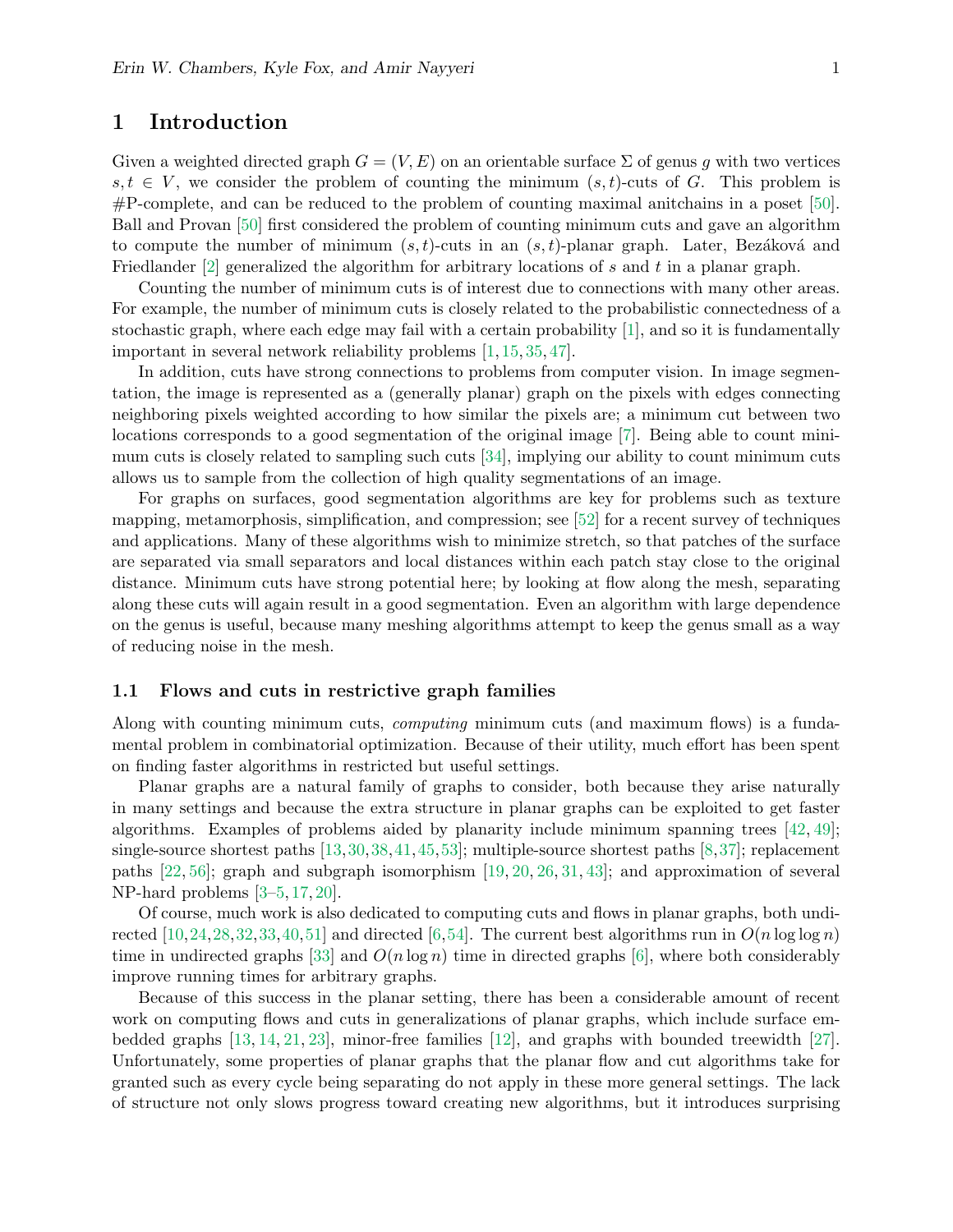dependencies in running time. For example, the current best algorithms for computing a minimum cut in an undirected surface graph run in  $2^{O(g)}n \log n$  time [\[23\]](#page-12-11) and  $g^{O(g)}n \log \log n$  time [\[33\]](#page-13-10).

#### 1.2 Our contributions

In this paper, we describe a near-quadratic time algorithm to compute the number of minimum  $(s, t)$ -cuts for a weighted graph embedded on a surface of constant genus. Specifically, our algorithm runs in  $2^{O(g)}n^2 + n^2 \log n$  time assuming a *cellular* embedding is given onto a surface of genus g. If no embedding is given, then we can compute one in  $2^{O(g)}n$  time [\[36,](#page-13-12) [55\]](#page-14-7). The  $O(n^2 \log n)$  time dependency is for computing a maximum flow using Goldberg and Tarjan's algorithm [\[25\]](#page-12-13) for arbitrary sparse graphs. Alternatively, we can use Chambers  $et al.'s$  algorithm [\[13\]](#page-11-3) to compute a maximum flow in a surface embedded graph to obtain a  $2^{O(g)}n^2 + g^{O(g)}n^{3/2}$  time algorithm for counting minimum cuts. Since counting the number of cuts is generally  $#P$ -complete [\[50\]](#page-14-0), finding a fixed parameter tractable algorithm to compute the number of cuts for a surface embedded graph represents a significant and perhaps optimal improvement in known results for a large family of graphs. Our algorithm requires only a few simple assumptions on the input graph; every edge has positive capacity, and there exists a directed path from s to every vertex in G and a directed path from every vertex in  $G$  to  $t$ .

Our approach uses a connection between cuts and (co-)homology in a non-trivial way, as well as generalizing the tools from  $[2]$  to more general surfaces. As in  $[2]$ , our algorithm first reduces the problem of counting minimum cuts in G to the problem of counting forward  $(t, s)$ -cuts in a directed acyclic graph. Our algorithm then used a connection between forward  $(t, s)$ -cuts and circulations of a certain homology class in the dual graph. Both reductions are briefly described in Section [3;](#page-5-0) details are deferred to Appendices. The characterization of cuts using circulations in the dual is not original to this work [\[14,](#page-11-9)[21,](#page-12-10)[23,](#page-12-11)[48\]](#page-14-8), but there are some key changes in our characterization and how we use it for counting cuts. In [\[14,](#page-11-9)[21,](#page-12-10)[23\]](#page-12-11), minimum cuts in *undirected* graphs are characterized using homology with coefficients in  $\mathbb{Z}_2$ . However, G has directed edges, so we must use coefficients in  $\mathbb{Z}$ . Integer coefficients are used in [\[48\]](#page-14-8) to compute edge expansion in genus g graphs. However, the algorithm used to compute edge expansion has running time  $n^{O(g^2)}$  and is therefore not fixed parameter tractable. To the best of our knowledge, there is no fixed parameter tractable algorithm that deals with integer homology directly.

In Section [4](#page-7-0) we describe an algorithm to compute the number of circulations in a certain homology class if the primal directed acyclic graph is triangulated. Finally, in Section [5](#page-9-0) we generalize our algorithm to work for non-triangulated graphs as well. Unlike many other problems where triangulating the input is trivial, we must actually change the surface itself to form a triangulation without affecting the number of forward  $(t, s)$ -cuts. Fortunately, some surprising properties of non-crossing cycles allows us to limit the complexity of our modified surface.

Our algorithm can also be used to randomly sample a minimum  $(s, t)$ -cut. The sampling algorithm follows almost as an immediate consequence of our main result and the sampling technique given in [\[2\]](#page-11-0). After running the counting cut algorithm, we only need  $O(g^2n)$  time per sampling, so several samples can be computed quite fast. We defer the presentation of the sampling algorithm to Appedix [F.](#page-20-0)

## 2 Preliminaries

We give a brief overview of necessary definitions of tools we use. For full coverage, we direct the reader to existing books and surveys on topology [\[29,](#page-12-14) [46\]](#page-13-13), computational topology [\[18,](#page-12-15) [57\]](#page-14-9), and graphs on surfaces [\[16,](#page-12-16) [44\]](#page-13-14).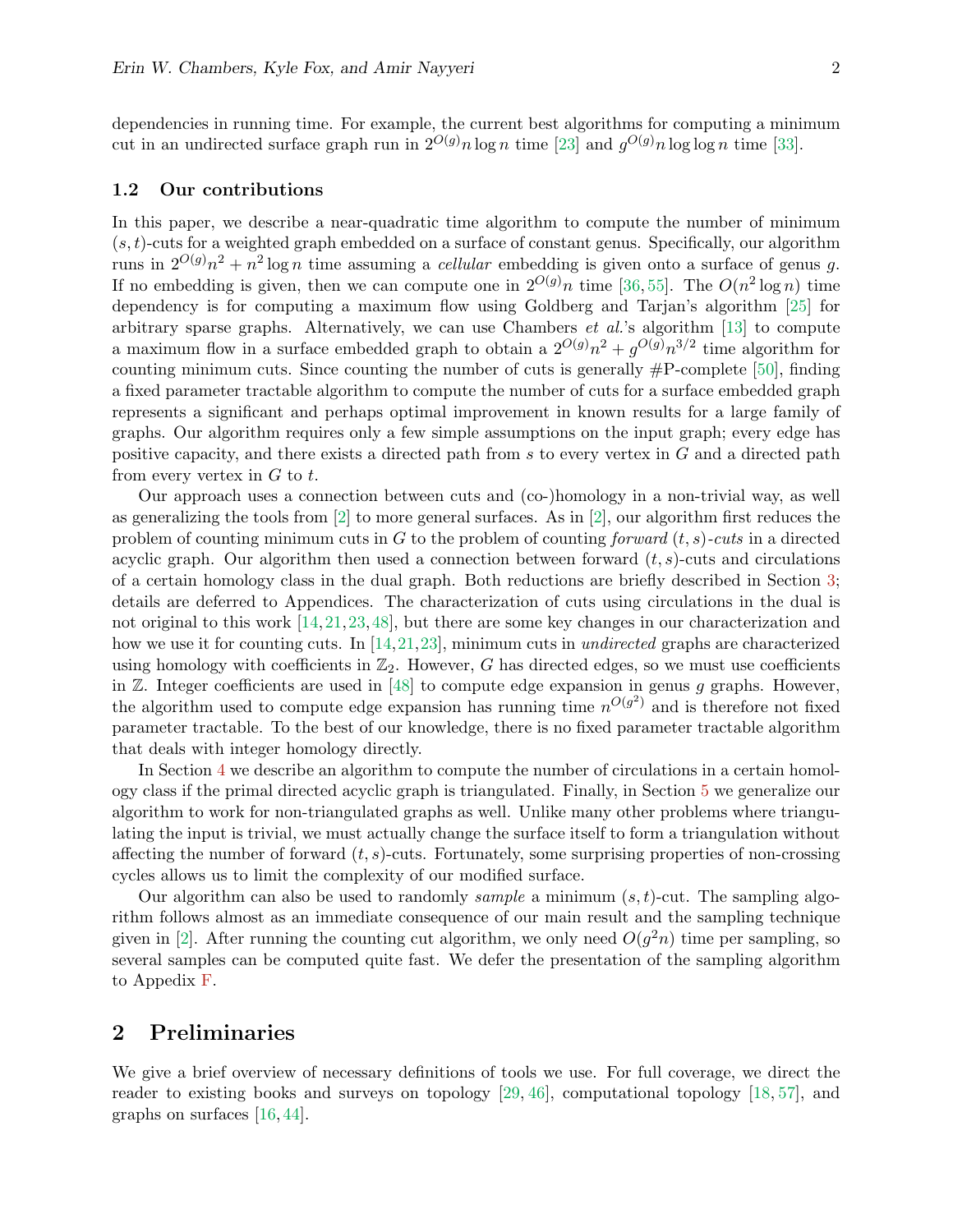#### 2.1 Graphs

Let  $G = (V, E)$  be a directed graph. For each edge  $e = (u \rightarrow v) \in E$  we define its **tail** and **head** to be the vertices u and v, respectively. If  $u = v$  then e is a **loop**. The **indegree** of a vertex v is the total number of edges in  $E$  whose head are v. Similarly, the *outdegree* of v is the total number of edges in E whose tail are v. A directed  $(u, v)$ -walk in G is a sequence of vertices  $W = (u = w_1, w_2, \dots, w_k = v)$  such that  $(w_i \rightarrow w_{i+1}) \in E$  for all  $1 \leq i \leq k$ ; we denote a  $(u, v)$ -walk by  $u \rightarrow w$ ; we also use  $u \rightarrow v$  to designate there is a a directed walk from u to v. A  $(u, w)$ -walk is closed if  $u = w$ , it is a **path** if it has no repeated vertices, and it is a cycle if it is a path with  $u = w$ its only repeated vertex. Let  $W_1$  be a  $(u, v)$ -walk and  $W_2$  be a  $(v, w)$ -walk; their **concatenation**  $W_1 \cdot W_2$  is defined as the concatenation of their corresponding vertex sequences.

A directed graph G is a **directed acyclic graph (DAG)** if and only if it does not contain any directed cycle. A vertex  $v \in V$  of a DAG is a source if its indegree is zero and a sink if its outdegree is zero.

A cut in G is defined as a subset of vertices  $S \subseteq V$ ; we refer to S and  $T = V \backslash S$  as different sides of the cut. Given two vertices a and b with  $a \in S$  and  $b \in T$ , we say S is a forward  $(a, b)$ -cut if there is no edge  $(u \rightarrow v) \in E$  such that  $u \in T$  and  $v \in S$ .

An edge  $e = (u \rightarrow v)$  crosses a cut S if and only if u and v are on different sides of S; particularly e crosses S in the **forward** direction if  $u \in S$  and in the **backward** direction if  $v \in S$ . For a cut S we use the notation  $\Gamma^+(S)$  to denote the set of all edges that cross S in the forward direction. We define  $\Gamma^{-}(S)$  as the set of edges that cross S in the backward direction. A walk W crosses a cut  $S$  k times if and only if there are  $k$  edges of  $W$  that cross  $S$ .

A spanning tree  $\tau$  of a connected graph  $G = (V, E)$  is a maximal subgraph of G that contains no cycles. The tree  $\tau$  is a **forward spanning tree** with **root**  $r \in V$  if and only if  $\tau$  contains a directed path from r to any vertex  $u \in V$ ; we will also say that is a directed tree with root r. Similarly,  $\tau$  is a **backward spanning tree** with root r if it contains a path from any vertex  $u \in V$ to r.

#### 2.2 Surfaces and embeddings

A surface (or a 2-manifold) with boundary is a (Hausdorff) space in which every point has a neighborhood homeomorphic to the Euclidian plane or the closed half plane. The union of all points that are homeomorphic to the closed half plane compose the **boundary** of the surface. Every boundary component is homeomorphic to a disk. A cycle in a surface  $\Sigma$  is a continuous function  $\gamma : S^1 \to \Sigma$ ; the cycle  $\gamma$  is *simple* if and only if  $\gamma$  is injective. A **path** in a surface  $\Sigma$  is a continuous function  $p : [0, 1] \to \Sigma$ ; the path p is simple if and only if p is injective. A simple cycle  $\gamma$ is separating if and only if  $\Sigma\gamma$  is not connected. Further,  $\gamma$  is contractible if  $\Sigma\gamma$  is composed of two components and at least one of them is homeomorphic to an open disc. The genus of a surface  $\Sigma$ , denoted by g, is the maximum number of disjoint simple cycles  $\gamma_1, \gamma_2, \ldots, \gamma_q$  in  $\Sigma$  such that  $\Sigma\setminus(\gamma_1\cup\gamma_2\cup\cdots\cup\gamma_q)$  is connected. A surface  $\Sigma$  is **non-orientable** if and only if it contains a subspace homeomorphic to the Möbius band and is *orientable* otherwise. It is known that any surface can be specified up to homeomorphism with its genus and orientability. For this paper, we consider only compact, connected, orientable surfaces.

An embedding of a graph  $G = (V, E)$  on a surface  $\Sigma$  is a drawing of G on  $\Sigma$ , such that vertices are mapped to distinct points in  $\Sigma$  and edges are mapped to *internally* disjoint simple paths in Σ. A face of an embedding is a maximal connected set in Σ that does not intersect the image of G. An embedding is **cellular** if all of its faces are homeomorphic to a topological open disc. For a face f, we let ∂f define the clockwise cycle bounding the face. Any cellular embedding in an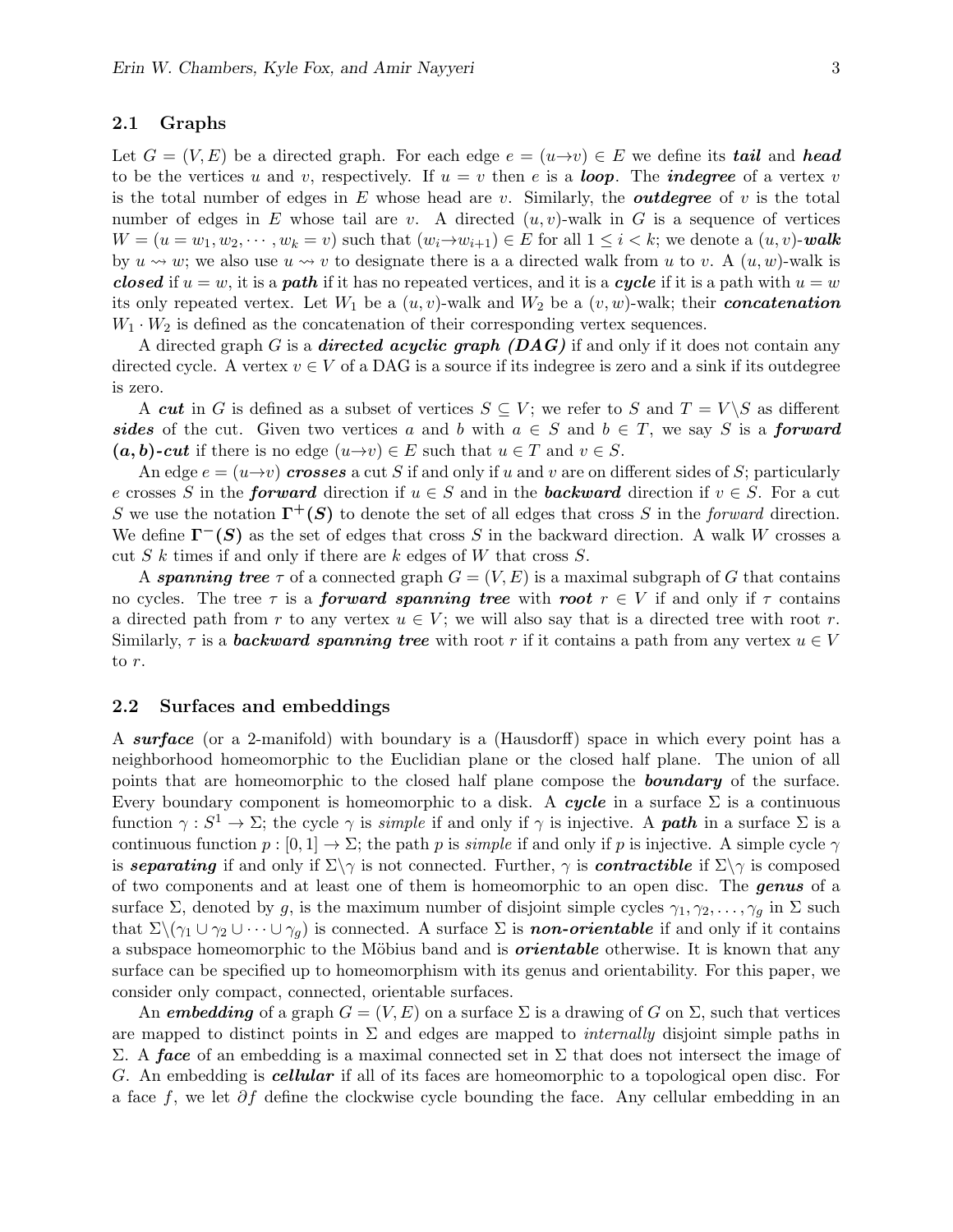orientable surface can be combinatorially described using a **rotation system**, which records the cyclic order of the incident edges of each vertex. For such an embedding, Euler's formula implies  $|V| - |E| + |F| = 2 - 2g - b$ , where F is the set of faces of the embedding and b is the number of boundary components. For this paper, we assume  $g = O(n)$ . Euler's formula then implies  $m = O(n)$  if G is simple.

#### 2.3 Topology

Let  $G = (V, E)$  be a graph embedded on a surface  $\Sigma$  and let F be the set of faces of the embedding. We optionally refer to the vertices of G as cells of dimension  $\mathbf{0}$ , the edges as cells of dimension 1, and the faces as cells of dimension 2. A k-chain  $(1 \leq k \leq 2)$  is a function that assigns a set of values to cells of dimension k. A k-chain is **trivial** if it assigns 0 to all cells, it is **non-negative** if it assigns non-negative values to all cells, and it is a  $(0, 1)$ -chain if it assigns values from  $\{0, 1\}$ to all cells.

Let  $\phi : E \to \mathbb{Z}$  be a 1-chain. Then, the boundary of  $\phi$  is a 0-chain  $\partial \phi : V \to \mathbb{Z}$  defined as  $\partial \phi(v) = \sum_{((v \to w)) \in E} \phi(v \to w)$  for each  $v \in V$ . It helps to think of  $\phi$  as a function that assigns non-negative values to each undirected edge together with a direction, so that  $\phi(u\rightarrow v) = -\phi(v\rightarrow u)$ .

A circulation is a 1-chain  $\phi$  such that  $\partial \phi(v) = 0$  for all  $v \in V$ . The cycle space of a graph G, denoted by  $Z(G)$ , is the vector space of 1-chains that are circulations in G. One can easily verify that  $Z(G)$  is isomorphic to  $\mathbb{Z}^{|E|-|V|+1}$ . A trivial circulation, a non-negative circulation and a  $(0, 1)$ -circulation are special cases of such 1-chains. We say a set of directed cycles C trivially **generates** a circulation  $\phi$  if  $\phi$  is the 1-chain that assigns a value to each edge equal to the number of times the edge appears in  $\mathcal C$ . We may abuse terminology by equating  $\mathcal C$  with the circulation trivially generated by C.

#### 2.4 Homology

The boundary of a 2-chain  $\alpha : F \to \mathbb{Z}$  is a 1-chain  $\partial \alpha : E \to \mathbb{Z}$  such that  $\partial \alpha(e) = right(e) - left(e)$ , where  $left(e)$  and  $right(e)$  are the faces to the left and right of the edge e with a certain direction. It is straightforward to verify that the boundary of any 2-chain, which is called a **boundary** circulation, is a circulation. The **boundary space** of  $G$ , denoted by  $B(G)$  is the space of all boundary circulations. It follows from the definition that  $B(G)$  is a linear subspace of  $Z(G)$ , and it is isomorphic to  $\mathbb{Z}^{|F|-1}$  if  $b=0$  or  $\mathbb{Z}^{|F|}$  if  $b\geq 1$ , where b is the number of boundary components in Σ.

Two circulations  $\phi$  and  $\psi$  are **homologous**, or they are in the same **homology class**, if and only if their difference  $\phi - \psi$  is a boundary circulation. Thus the **homology space** is the vector space of homology classes, which is isomorphic to  $Z(G) \backslash B(G) \cong \mathbb{Z}^{2g+\max\{0,b-1\}}$  by Euler's formula. We sometimes refer to the homology class of a set of directed cycles, where we more precisely mean the homology class of the circulation trivially generated by that set.

#### 2.5 Dual graphs

Let  $G = (V, E)$  be a graph embedded on a surface  $\Sigma$ , and let F be the set of faces in the embedding. The **dual graph G<sup>\*</sup>** is defined as an embedded graph on  $\Sigma$  that has a vertex  $f^*$  for each face  $f \in F$ . There is an edge  $(f^* \rightarrow g^*)$  in  $G^*$  if and only of there is a directed edge  $e \in E$  that has f on its left side and g on its right side; we denote such a situation by  $f \uparrow g$ . For a subgraph H of G, we abuse notation by letting  $H^*$  denote the subgraph of  $G^*$  with the same edges as  $H$ .

The graph G is a **triangulation** if every face of G is a triangle; this is equivalent to  $G^*$  being 3-regular, where every vertex of  $G^*$  has degree 3.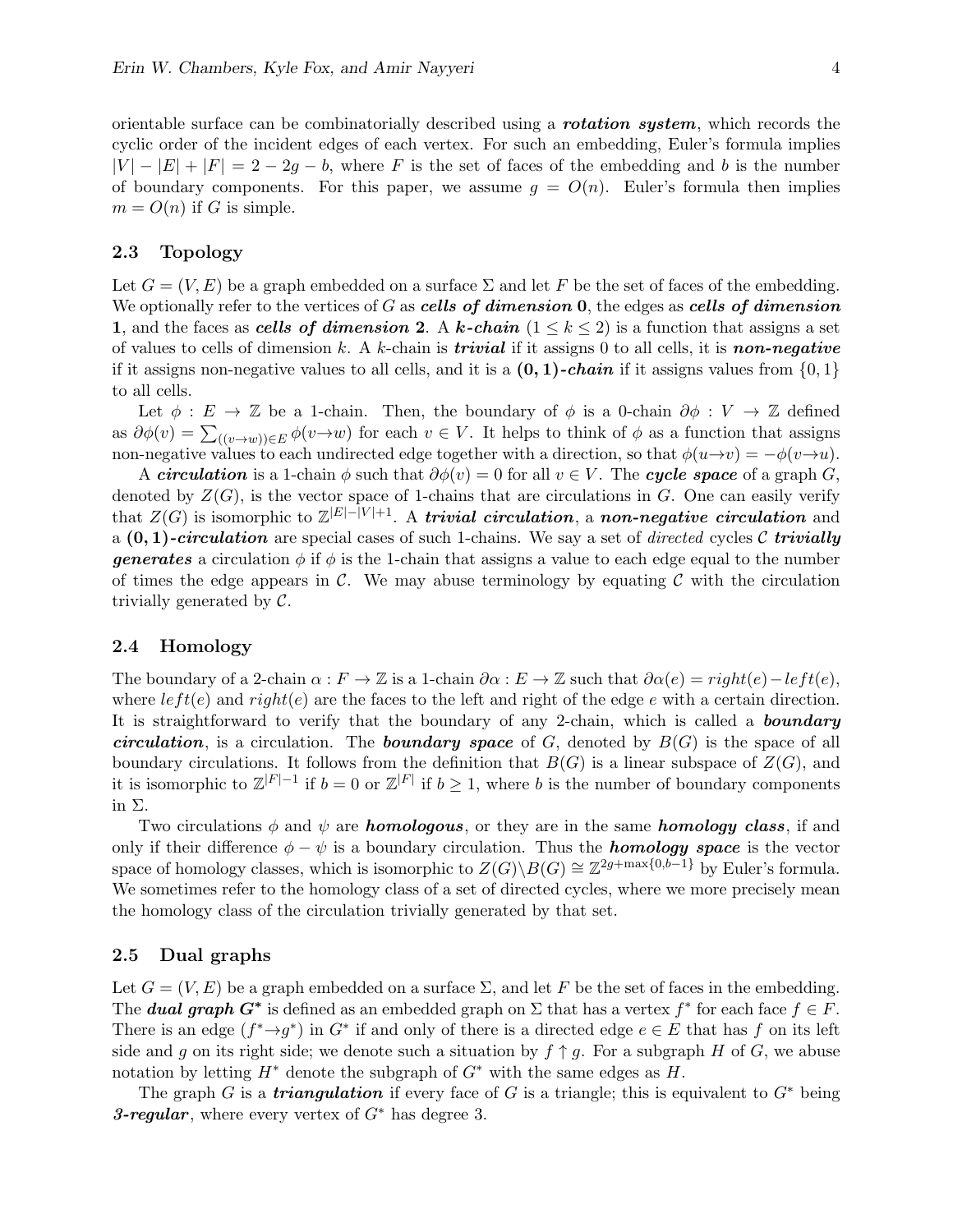Let  $G = (V, E)$  be a graph embedded on a surface  $\Sigma$  of genus g. A tool we use is a tree-cotree decomposition, where E is decomposed into three disjoint sets  $(\tau, L, C)$  such that  $\tau$  is a spanning tree of  $G, L^*$  is a spanning tree of  $G^*$ , and C is composed of 2g edges. It is well known that for any  $e \in C$ ,  $\tau \cup e$  contains exactly one undirected cycle, which is non-separating.

#### 2.6 Flows

For  $s, t \in V$ , an  $(s, t)$ -flow is a 1-chain  $\phi : E \to \mathbb{R}$  such that  $\partial \phi(v) = 0$  for all  $v \in V \setminus \{s, t\}$ . For a capacity function  $c: E \to \mathbb{R}$ , the flow  $\phi$  is **feasible** if  $\phi(e) \leq c(e)$  for all  $e \in E$ . Each flow can be decomposed to a set of weighted paths and cycles. A flow is **acyclic** if it can be decomposed into a set of simple  $(s, t)$ -paths.

For a flow  $\phi$ , the **residual capacity** function  $c_{\phi}: E \to \mathbb{R}$  is defined as  $c_{\phi}(e) = c(e) - \phi(e)$ . The residual graph  $G_{\phi}$  is the graph with edges weighted according to the residual capacity function.

## <span id="page-5-0"></span>3 Minimum cuts, forward cuts, and cocirculations

Following Bezáková and Friedlander, we begin by reducing the problem of counting minimum cuts to the problem of counting forward cuts. Let G be a directed acyclic (multi) graph. Let  $a$  be a vertex of G with indegree 0 and let b be a vertex of G with outdegree 0. Finally, let S be a subset of vertices such that  $a \in S$  and  $b \notin S$ . Recall that X is a forward  $(a, b)$ -cut of G if there is no edge  $u \rightarrow v$  such that  $v \in X$  and  $u \notin X$ .

<span id="page-5-1"></span>The following theorem is a slight generalization of Bezáková and Friedlander [\[2,](#page-11-0) Theorem 4]; the proof appears in Appendix [A.](#page-14-10)

**Theorem 3.1.** Let  $G = (V, E, c)$  be a (directed) flow network with edge capacities  $c : E \to \mathbb{R}^+$ embedded on a surface of genus g. Let  $s \in V$  be the source and  $t \in V$  be the sink. There exists a directed acyclic (DAG) graph  $\tilde{G} = (\tilde{V}, \tilde{E})$ , possibly with self-loops, embedded on a surface of genus at most g and vertices  $\tilde{s}, \tilde{t} \in \tilde{V}$  such that the number of minimum  $(s, t)$ -cuts in G is equal to the number of forward  $(\tilde{t}, \tilde{s})$ -cuts in  $\tilde{G}$ .

<span id="page-5-2"></span>The following corollary is immediate from Theorem [3.1](#page-5-1) as well as the original theorem in [\[2\]](#page-11-0).

Corollary 3.2 (Bezáková and Friedlander  $[2,$  Corollary 5]). Suppose there exits a path from s to every vertex of G and a path from every vertex of G to t. Then  $\tilde{t}$  is the only vertex of indegree 0 and  $\tilde{s}$  is the only vertex of outdegree 0 in  $\tilde{G}$ .

Based on the above theorem and corollary, we focus on the problem of counting forward  $(t, s)$ cuts in a directed acyclic graph G possibly with self loops embedded on a surface  $\Sigma$  of genus g where t is the only source in G and s is the only sink. Let  $\Sigma' = \Sigma \setminus (s^* \cup t^*)$ . Simply knowing that G is a DAG immediately gives us the following lemma which generalizes Claim 1 of  $[2]$ . This lemma helps us characterize the edges leaving forward  $(t, s)$ -cuts as particular circulations in the dual and makes it possible to count these circulations.

<span id="page-5-3"></span>**Lemma 3.3.** There exist no non-trivial non-negative boundary circulations of  $G^*$  in the surface  $\Sigma'$ .

**Proof:** For the sake of contradiction, let  $\phi$  be a non-trivial non-negative boundary circulation of  $G^*$  in the surface  $\Sigma'$ . We note that no edge dual to a loop in G can have non-zero value in any boundary circulation, since its dual is bordered by the same face on both sides.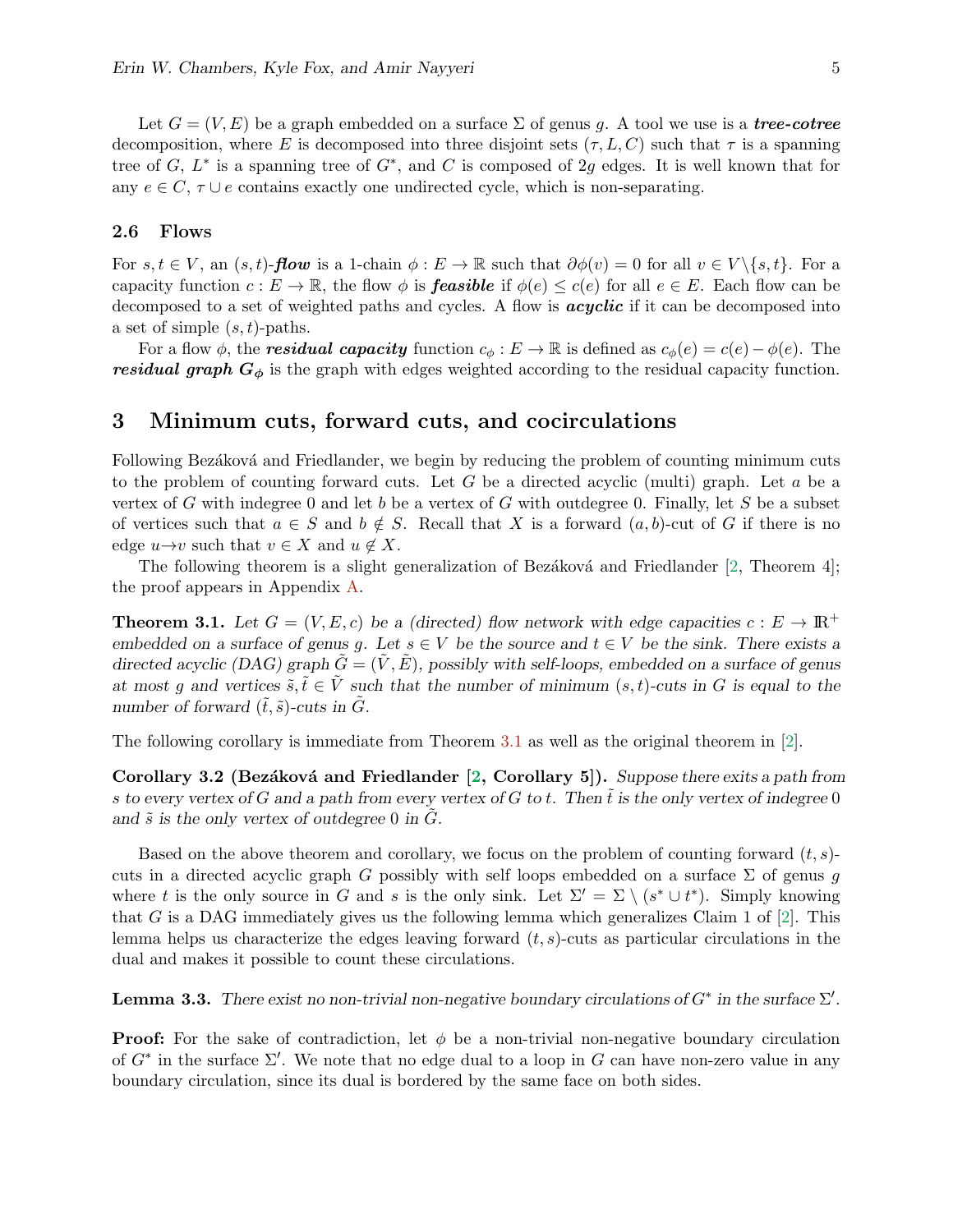Let  $(u\rightarrow w)^*$  be a directed edge with  $\phi((u\rightarrow w)^*) > 0$ . By Corollary [3.2,](#page-5-2) u is reachable from t and w can reach s. Therefore, there exists a simple directed path  $p = v_0 \rightarrow v_1 \rightarrow v_2 \rightarrow \dots \rightarrow v_k$  from t to s through  $u\rightarrow w$ , where  $v_0 = t$ ,  $v_k = s$ ; also for some  $0 \le i \le k-1$ ,  $v_i = u$  and  $v_{i+1} = w$ .

Boundary circulation  $\phi$  is equal to  $\partial\alpha$  for some 2-chain  $\alpha$  of  $G^*$  in the surface  $\Sigma$  where  $\alpha(v_0^*)$  =  $\alpha(v_k^*) = 0$  (because  $v_0^* = t^*$  and  $v_k^* = s^*$  are boundaries). For each edge  $v_i \rightarrow v_{i+1}$  of p, we have  $\alpha(v_{i+1}^*) - \alpha(v_i^*) \leq 0$ , because there exists no edge e in G with  $\phi(e^*) < 0$ . Further, we have  $\alpha(w^*) - \alpha(u^*) < 0$ . Therefore,  $\alpha(v_k^*) < 0$ , a contradiction.

Theorem [3.1](#page-5-1) reduces the problem of counting minimum cuts to the problem of counting forward cuts in a DAG that possible contains self loops. The following results reduce counting forward cuts to the problem of counting circulations in a certain homology class. These results borrow ideas from minimum cut algorithms in surface embedded graphs [\[14,](#page-11-9) [21,](#page-12-10) [23\]](#page-12-11), but require substantially more technical detail to work with integer homology.

<span id="page-6-0"></span>**Lemma 3.4.** Let T be a forward  $(t, s)$ -cut in G, and let  $\phi_T$  be the 1-chain in G<sup>\*</sup> where  $\phi_T(e) = 1$ if  $e^*$  crosses T and  $\phi_T(e) = 0$  otherwise. Then,  $\phi_T$  is a  $(0, 1)$ -circulation of  $G^*$  homologous to  $\partial t^*$ in the surface  $\Sigma'$ .

**Proof:** We define a 2-chain  $\alpha$  of  $G^*$  in the surface  $\Sigma'$ . For each vertex  $v \in V \setminus \{t, s\}$ , let  $\alpha(v^*) = 1$ if  $v \in T \setminus \{t\}$ , and let  $\alpha(v^*) = 0$  otherwise. Consider the circulation  $\partial \alpha$  and any directed edge  $e =$  $u \to v$  of G. If e is a loop and  $v = u$ , then  $\alpha(v^*) - \alpha(u^*) = 0$ . If  $u = t$  and  $v \in T$ , then  $\partial \alpha(e^*) = -1$ . If  $u = t$  and  $v \notin T$ , then  $\partial \alpha(e^*) = 0$ . If  $u \in T \setminus \{t\}$  and  $v \notin T$ , then  $\partial \alpha(e^*) = 1$ . In all other situations,  $\partial \alpha(e^*) = 0$ . We see  $\partial \alpha = \phi_T - \partial t^*$ . В последните последните последните последните последните последните последните последните последните последн<br>В 1990 година от 1990 година от 1990 година от 1990 година от 1990 година от 1990 година от 1990 година от 199

<span id="page-6-1"></span>**Lemma 3.5.** Let  $\phi$  be a non-negative circulation in G<sup>\*</sup> that is homologous to  $\partial t^*$  in the surface  $\Sigma'$ . Then there exists a forward  $(t, s)$ -cut T of G, such that for each edge  $e \in E$ , e crosses T if and only if  $\phi(e^*) = 1$ . Further,  $\phi$  is a  $(0, 1)$ -circulation in  $G^*$ .

**Proof:** We begin by showing the existence of some (not necessary forward)  $(t, s)$ -cut T where for every edge e that crosses T in forward direction we have  $\phi(e^*) \geq 1$ ; the dual of the collection of edges with value 1 in  $\phi$  separates t from s.

Let  $\phi_t$  be the circulation trivially generated by  $\partial t^*$ . By assumption, there exists a 2-chain  $\alpha$ of  $G^*$  in the surface  $\Sigma$  such that  $\partial \alpha = \phi - \phi_t$  and  $\alpha(t^*) = \alpha(s^*) = 0$ . Let  $p = (v_0 \rightarrow v_1 \rightarrow \dots v_k)$ be any simple path in G such that  $v_0 = t$  and  $v_k = s$ . Suppose there exists no edge e of p with  $\phi(e^*) \geq 1$ . We have  $\alpha(v_1^*) - \alpha(v_0^*) \geq 1$  and  $\alpha(v_{i+1}^*) - \alpha(v_i^*) \geq 0$  for all  $0 < i \leq k$ . We immediately have a contradiction on  $\alpha(v_0^*) = \alpha(v_k^*) = 0$ . Thus, any simple  $(t, s)$ -path contains an edge  $e \in E$ such that  $\phi(e^*) \geq 1$ ; so the collection of such edges separate t from s.

Now, let  $T \subsetneq V$  be the set of vertices reachable from t. Recall  $\Gamma^+(T)$  and  $\Gamma^-(T)$  are the sets of edges that cross T in forward and backward direction, respectively. Let  $\phi_T$  be the 1-chain of  $G^*$ with  $\phi_T(e^*) = 1$  for every directed edge  $e \in \Gamma^+(T)$ ,  $\phi_T(e^*) = -1$  for every directed edge  $e \in \Gamma^-(T)$ , and  $\phi_T(e^*) = 0$  for every other edge in G. Let G' be the graph G with every edge of  $\Gamma^-(T)$  reversed. We see T is a forward  $(t, s)$ -cut in G'. By Lemma [3.4,](#page-6-0)  $\phi_T$  is a  $(0, 1)$ -circulation homologous to  $\partial t^*$ in  $G'^*$  on the surface  $\Sigma'$ . By assumption,  $\phi$  is homologous to  $\partial t^*$  on  $\Sigma'$ , too. Therefore,  $\phi_T$  is also homologous to  $\phi$  on  $\Sigma'$ .

Now, let  $\phi' = \phi - \phi_T$ . The 1-chain  $\phi'$  is a non-negative boundary circulation. Thus, Lemma [3.3](#page-5-3) implies that  $\phi'$  should be trivial. It follows that  $\phi = \phi_T$  and so T is a forward  $(t, s)$ -cut. Further,  $\phi$  is a  $(0, 1)$ -circulation.

<span id="page-6-2"></span>Lemmas [3.4](#page-6-0) and [3.5](#page-6-1) imply a bijection between forward  $(t, s)$ -cuts in G and  $(0, 1)$ -circulations in  $G^*$  of a particular homology class. We immediately get the following theorem which drives the remaining algorithm design and analysis.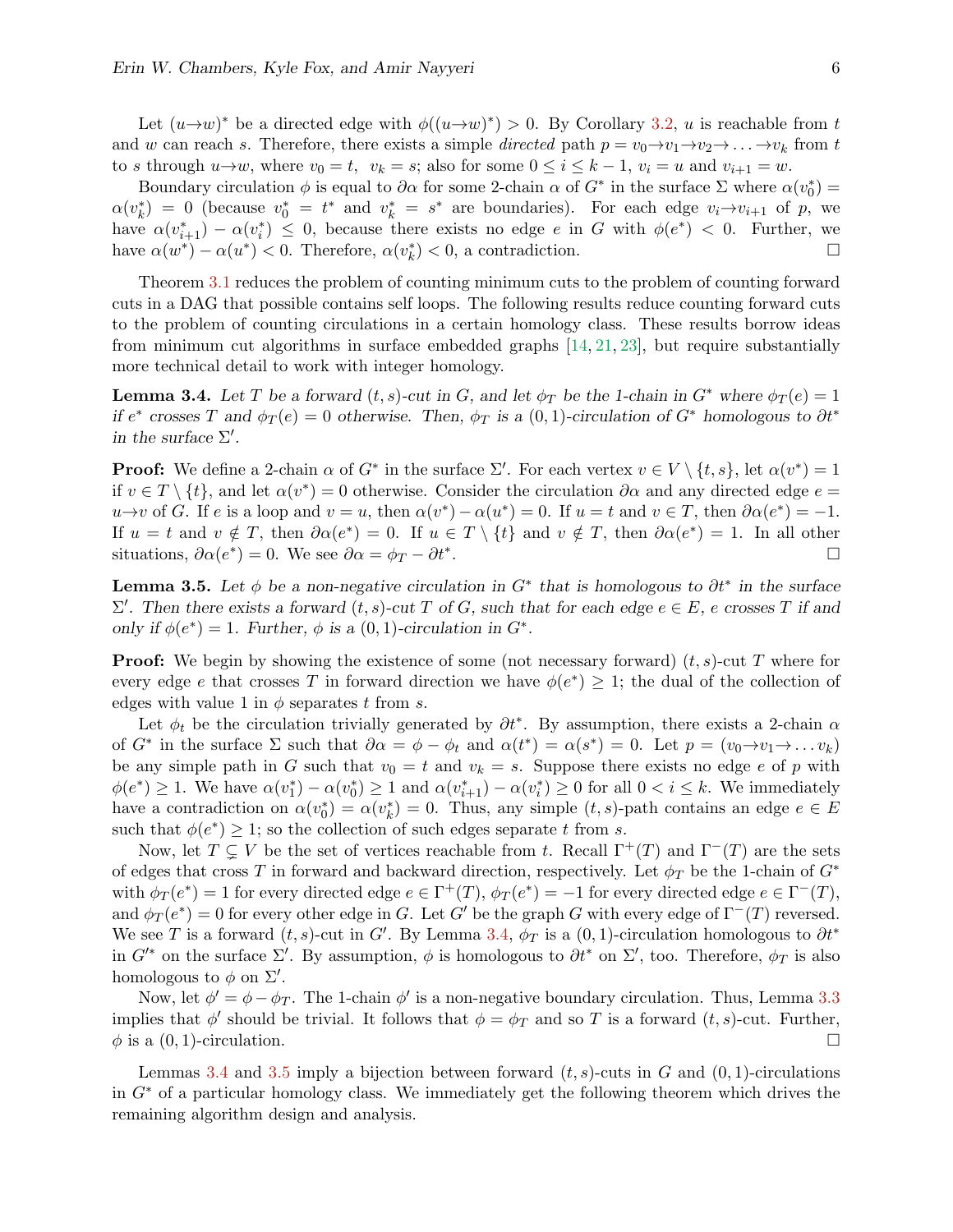**Theorem 3.6.** Let  $G = (V, E)$  be a directed graph embedded on a surface  $\Sigma$  with vertices  $s, t \in V$ such that there exist no directed cycles in G other than single edge loops and where every vertex of G is reachable from t and every vertex can reach s, and let  $\Sigma' = \Sigma \setminus (t^* \cup s^*)$ . The number of forward  $(t, s)$ -cuts in G is equal to the number of  $(0, 1)$ -circulations of  $G^*$  homologous to  $\partial t^*$  in the surface  $\Sigma'$ .

## <span id="page-7-0"></span>4 Counting circulations in triangulations

In this section, we give our algorithm for counting forward  $(t, s)$ -cuts of G assuming G is embedded in  $\Sigma$  as a triangulation. We relax our assumption that G is a triangulation in Section [5.](#page-9-0) We first note that  $G^*$  is 3-regular. Therefore, any set of edge-disjoint directed cycles in  $G^*$  must also be vertex disjoint. We immediately see every  $(0, 1)$ -circulation  $\phi$  of  $G^*$  is trivially generated by a unique set of edge-disjoint cycles in  $G^*$  found by tracing along edges e of G where  $\phi(e^*) = 1$ . Theorem [3.6](#page-6-2) then implies we can count the forward  $(t, s)$ -cuts of G by counting such collections of cycles in a particular homology class. In fact, the second part of Lemma [3.5](#page-6-1) implies we can safely count all sets of cycles that trivially generate a circulation in the correct homology class without explicitly checking if they are edge disjoint. The rest of this section is devoted to counting these collections of cycles.

Our algorithm begins with the following construction. It creates a tree-cotree decomposition  $(\tau, C, L)$  where  $\tau$  is an arbitrary directed spanning tree of G rooted at t. Euler's formula implies that L contains exactly 2g directed edges which we label  $u_1\rightarrow v_1, u_2\rightarrow v_2, \ldots, u_{2q}\rightarrow v_{2q}$ . Let  $\tau[v]$  denote the directed path from t to v in  $\tau$ . For each  $i \in \{1, \ldots, 2g\}$ , let  $p_i^+$  denote the directed path  $\tau[u_i] \cdot (u_i \to v_i)$ , and let  $p_i^- = \tau[v_i]$ . Let  $p_0^+ = \tau[s]$  and let  $p_0^-$  denote the trivial walk from s to itself. Let  $p_i$  denote the directed path  $p_i^+ \cdot rev(p_i^-)$ . Finally, let  $P = \{p_0, p_1, \ldots, p_{2g}\}$ . The intersection of P and  $\Sigma'$  forms a *system of arcs* in  $\Sigma'$ ; cutting  $\Sigma'$  along P creates a topological disk [\[11\]](#page-11-11).

**Lemma 4.1.** Let G be a directed, acyclic graph, T be a forward  $(t, s)$ -cut, and p be a simple directed path in G. At most one edge of p crosses T.

**Proof:** Since T is a forward  $(t, s)$ -cut, by definition there is no edge going from  $V \setminus T$  to T. Therefore, once any directed walk enters  $V \setminus T$ , it cannot cross to T again, giving at most one edge on the walk crossing the cut (which must go from T to  $V \setminus T$ ).

<span id="page-7-1"></span>**Corollary 4.2.** At most one edge of each path  $p_i^+$ ,  $p_i^-$  crosses T.

Let C be an arbitrary set of directed simple cycles in  $G^*$  and let  $\phi$  be the circulation trivially generated by C. We show how to determine the homology class of  $\phi$  in  $\Sigma'$  by (essentially) counting the number of times the cycles in C cross P. For any directed cycle  $\gamma$  in  $G^*$  and index  $0 \le i \le 2g$ , let  $x_i^+(\gamma)$  be the net number of times  $\gamma$  crosses  $p_i^+$ , and let  $x_i^-(\gamma)$  be the net number of times  $\gamma$ crosses  $p_i^-$ . Let  $x_i(\gamma) = x_i^+(\gamma) - x_i^-(\gamma)$ . Similar to [\[14,](#page-11-9) [23\]](#page-12-11), we define the **subdivided crossing** vector  $x^{\dagger}(\gamma)$  to be  $(x_0^+(\gamma), x_0^-(\gamma), \ldots, x_{2g}^+(\gamma), x_{2g}^-(\gamma))$ . We define the arc crossing vector  $x(\gamma)$ to be  $(x_0(\gamma), \ldots, x_{2g}(\gamma))$ . The subdivided/arc crossing vector of  $x(\mathcal{C})$  is the sum of the respective crossing vectors of C's individual elements. Observe that  $x(\partial t^*) = (1, 0, 0, \dots)$ . The following lemma and its proof are based on [\[23,](#page-12-11) Lemma 3.2]. We defer the proof to Appendix [B.](#page-15-0)

<span id="page-7-3"></span>**Lemma 4.3.** A set of cycles  $\mathcal C$  in  $G^*$  trivially generates a boundary circulation  $\phi$  in  $\Sigma'$  if and only if  $x(\mathcal{C})=0$ .

<span id="page-7-2"></span>**Corollary 4.4.** Two sets of cycles C and C' are homologous if and only if  $x(C) = x(C')$ .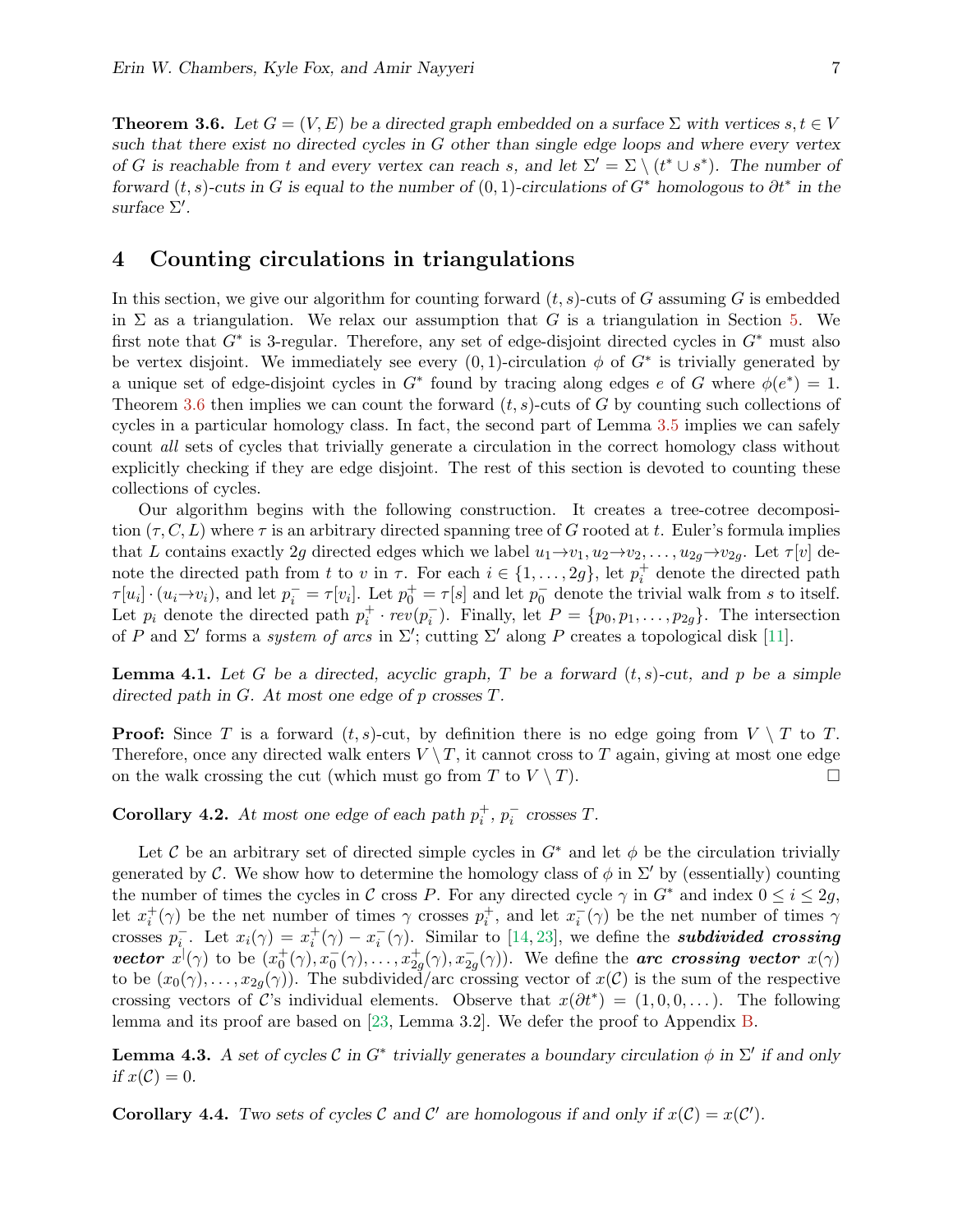Let  $\gamma$  be a directed cycle in  $G^*$ . We define the *crossing sequence* of  $\gamma$  to be its cyclic order of crossings of  $\{p_0^-, p_0^+, \ldots, p_{2g}^-, p_{2g}^+\}$ . We compute the total number of forward  $(t, s)$ -cuts in G (or the total number of sets of cycles in  $G^*$  that trivially generate a circulation homologous to  $\partial t^*$ ), by enumerating sets of *abstract* cycles in the dual, where an abstract cycle is specified by a crossing sequence. For any set of abstract cycles  $C_A$ , we compute the total number of corresponding circulations in  $G^*$ .

We use a modification of a method based on previous works  $[11,14]$  $[11,14]$  to enumerate abstract sets of cycles. Our algorithm cuts  $\Sigma'$  along P and replaces each copy of  $p_i^+, p_i^-$  with a single edge to obtain an abstract polygonal schema which we denote as S. We emphasize that our algorithm replaces each path  $p_i^+, p_i^-$  by a single edge and not each arc  $p_i$  of  $\Sigma'$  as in previous works. Each path  $p_i^+, p_i^-$  corresponds to two edges of S.



<span id="page-8-0"></span>Figure 1. Building the polygonal schema (left to right): The set of paths  $P$  is given in black, and the dual of a forward cut is given in green and blue; polygonal schema  $S$ ; the triangulated dual of  $S$ .

Now consider a set of cycles C that trivially generates a circulation homologous to  $\partial t^*$  in  $\Sigma'$ , and let  $C_A$  be its corresponding abstract set of cycles. In polygonal schema  $S$ , each of the cycles of  $C_A$  is cut into arcs which cross the schema; by Lemma [3.5,](#page-6-1) the arcs will be non-crossing in the interior of  $S$ , and by Corollary  $4.2$  each edge of the schema contains at most one endpoint of any arc; in particular, no two arcs have endpoints on the same pair of boundary.

Our algorithm dualizes the polygonal schema by taking the original abstract schema and replacing each edge with a vertex and each vertex with an edge. It then connects two vertices in the dual if there is an arc between their corresponding edges in the original schema. Now, each arc from  $\mathcal{C}_{\mathcal{A}}$  represents an edge between vertices in the  $8g + 2$ -gon. (Note that we can ignore copies of  $p_0^-$  because  $p_0^-$  is a trivial walk and no directed paths cross it.) Since none of the arcs can cross, this abstraction gives a subdivision of the dualized schema with no parallel edges. We triangulate this subdivision by adding edges of weight zero. We say that two triangulations of the abstract polygonal schema are equivalent if and only if they are identical ignoring zero weight edges. See Figure [1](#page-8-0) for illustration.

Every equivalence class of weighted triangulations of the dualized schema corresponds to a collection of non-crossing abstract cycles in  $G^*$ . Our algorithm enumerates such equivalence classes. Note that the weight of each edge is either zero or one, which implies that our algorithm needs to consider only  $2^{O(g)}$  different triangulations.

Our algorithm first checks whether a triangulation corresponds to a set of cycles that trivially generate the homology class of  $\partial t^*$  using Corollary [4.2](#page-7-1) and Corollary [4.4.](#page-7-2) We note that each edge of the triangulation has a clear direction specified entirely by the vertices it goes through, because each vertex corresponds to a directed path in G. Then, it computes an abstract collection of cycles corresponding to the triangulation by brute force and then computes the crossing sequence for each cycle in the collection and P. All that remains is to compute the total number of cycle collections in  $G^*$  with a given set of crossing sequences.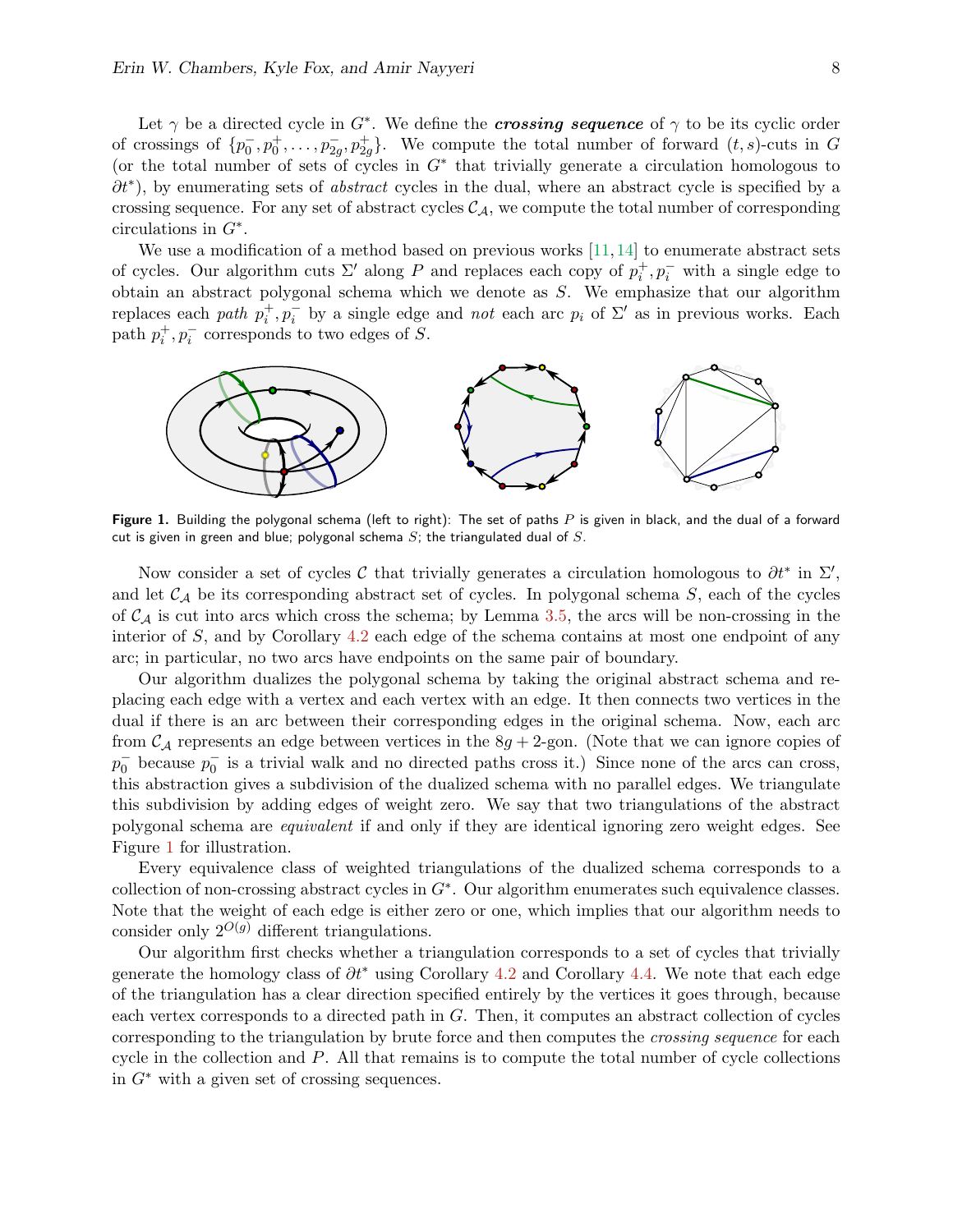#### 4.1 Counting cycles with a crossing sequence

We briefly sketch our strategy to count collections of cycles in  $G^*$  with a given set of crossing sequences. Let X be an arbitrary crossing sequence corresponding to an abstract directed cycle  $\gamma$ . In a manner similar to [\[9,](#page-11-12)[39\]](#page-13-15), our algorithm builds a finite portion of the *universal covering space* of size  $O(|X|n)$ . This subset of the covering space contains a lift of  $G^*$  we call  $G_X$  such that  $G_X$  is a directed acyclic graph and every cycle with crossing sequence X lifts to a directed path in  $G_X$ . We can easily count these directed paths in  $O(|X|n^2)$  time using a strategy similar to the one found in [\[2\]](#page-11-0). See Appendix [C](#page-16-0) for details.

In order to compute the total number of cycle collections in  $G^*$  with a given set of crossing sequences, our algorithm simply needs to multiply the numbers of cycles for each individual crossing sequence. It then adds the number of cycles corresponding to each equivalence class of weighted triangulations of the dualized polygonal schema. We get the following lemma.

**Lemma 4.5.** Let G be a triangulated DAG with possible self-loops embedded on a surface  $\Sigma$  of genus g with t and s the only source and sink, respectively. There is a  $2^{O(g)}n^2$  time algorithm to compute the total number of forward  $(t, s)$ -cuts.

## <span id="page-9-0"></span>5 Handling non-triangulations

In this section, we remove our assumption that G is embedded in  $\Sigma$  as a triangulation. We sketch an algorithm to build a triangulated graph  $G_{\Delta}$  embedded on a surface  $\Sigma_{\Delta}$  of genus  $O(g)$  with the same total number of forward  $(t, s)$ -cuts. We can then use the algorithm of section [4](#page-7-0) to count the number of forward cuts in  $G_{\Delta}$  and so in  $G$ .

We use the following lemma to add edges to G in order to create a triangulation; see Appendix  $D$ for the proof.

<span id="page-9-1"></span>**Lemma 5.1.** Let  $G = (V, E)$  be a DAG with possible self-loops and t and s the only source and sink vertices, respectively. Assume  $u, v \in V$ ,  $(u \rightarrow v) \notin E$  and  $u \rightsquigarrow v$ . Then,  $G \cup (u \rightarrow v)$  is a DAG with possible self-loops that has the same number of forward  $(t, s)$ -cuts as  $G$ .

A face f of G is **irreducible** if and only if for any two vertices  $u, v \in V$  that are not adjacent on f (1)  $u \neq v$ , (2)  $u \nrightarrow v$ , and (3)  $v \nrightarrow u$ . In particular, the boundary of an irreducible face is composed of an even number of edges with alternating clockwise and counterclockwise directions. See Figure [3](#page-17-1) for examples of irreducible faces.

An embedded DAG with possible self loops is **maximally triangulated** if and only if any non-triangle face of it is irreducible. Applying Lemma [5.1](#page-9-1) and adding self-loops let us create a maximally triangulated graph  $G_{\delta}$ , but this process does not necessarily result in a triangulation. We cannot add edges on an irreducible face without possibly changing the number of forward  $(t, s)$ cuts. Fortunately, we have the following lemma based on a surprising application of a bound on the number of non-crossing non-homotopic loops on a surface. A proof appears in Appendix [E.](#page-17-2)

<span id="page-9-2"></span>**Lemma 5.2.** Let G be a DAG with possible self-loops embedded on a surface  $\Sigma$  such that t and s are the only source and sink. Then, there is an  $O(n^2)$  time algorithm to compute a maximally triangulated DAG,  $G_{\delta}$ , embedded on  $\Sigma$  that has the same number of forward  $(t, s)$ -cuts. Further,  $G_{\delta}$  has  $O(g)$  irreducible faces.

To get rid of irreducible faces we further triangulate  $G_{\delta}$  intuitively by connecting the vertices that appear on the boundary of irreducible faces to s; Lemma [5.1](#page-9-1) particularly implies that we can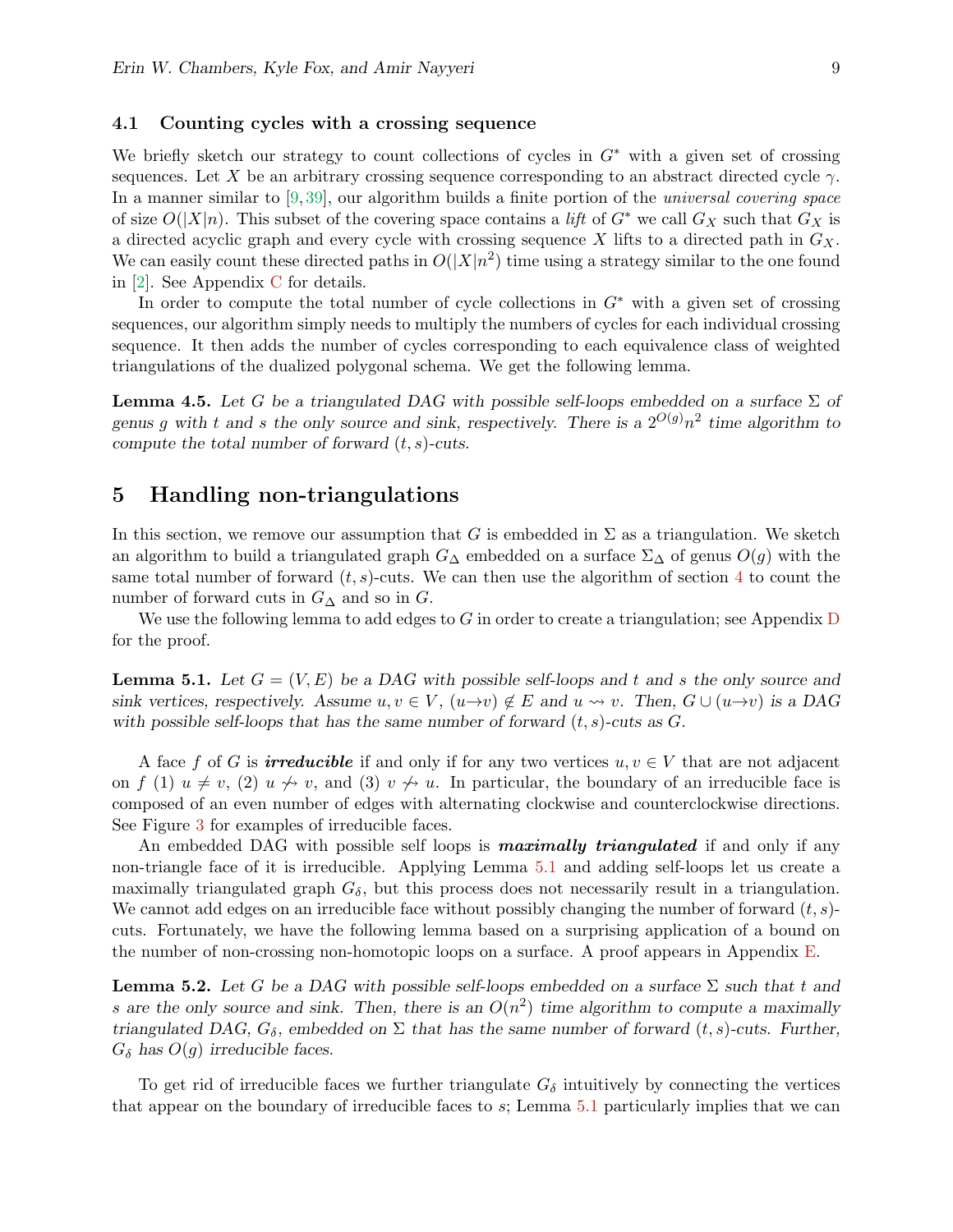always add edges to s without changing the total number of minimum cuts. However, adding edges with endpoints in different faces results in changing the underlying surface  $\Sigma$ ; intuitively, we need to glue more handles to the surface to avoid edge crossings. The following theorem shows that all irreducible faces can be triangulated by adding only  $O(g)$  handles to  $\Sigma$ .

<span id="page-10-1"></span>**Lemma 5.3.** Let  $G_{\delta}$  be a maximally triangulated DAG with possible self-loops embedded on a surface  $\Sigma$  of genus g, and t and s be the only source and sink, respectively. Then, there exists a triangulated supergraph  $G_{\Delta}$  of  $G_{\delta}$  embedded on a surface  $\Sigma_{\Delta}$  of genus  $O(g)$  such that the number of forward  $(t, s)$ -cuts in  $G_{\delta}$  and  $G_{\Delta}$  are equal. Further,  $G_{\Delta}$  can be computed in  $O(n)$  time.

**Proof:** Lemma [5.2](#page-9-2) implies that  $G_{\delta}$  has  $O(g)$  irreducible faces. Lemma [5.1](#page-9-1) implies that s is not on the boundary of any irreducible faces.

Let f be an irreducible face and  $f'$  be a triangle incident to s. Let the vertices on the boundary of f and f' be  $(v_0, v_2, \ldots, v_{k-1})$  and  $(s, s', s'')$  respectively, in clockwise order. We add a handle to connect f and f', and use it to add edges from all  $v_i$ 's to s. Combinatorially, for all  $0 \le i \le k$ , we add the  $e_i = v_i \rightarrow s$  edges such that (1) for all  $0 \leq i \leq k$ ,  $e_i$  is between  $(v_{i\ominus 1}, v_i)$  and  $(v_{i\oplus 1}, v_i)$  in the list of  $v_i$ , where  $\ominus$  and  $\oplus$  are subtraction and addition modulo k, (2) for all  $1 \leq i \leq k-1$ ,  $e_i$  is between  $(v_{i\ominus 1}, s)$  and  $(v_{i\oplus 1}, s)$  in the list of s, (3)  $(v_0, s)$  is between  $(v_1, s)$  and  $(s'', s)$  in the list of s, and (4)  $(v_{k-1}, s)$  is between  $(v_{k-2}, s)$  and  $(s', s)$  in the list of s; see Figure [2.](#page-10-0)

It is easy to check that for any  $0 \leq i < k-1$ , the triangle  $(v_i, s, v_{i+1})$  is a face of the new graph. The only face that is not a triangle is  $(v_0, s, s'', s', s, v_{k-1})$ , which can be triangulated by adding the following edges:  $(s''\rightarrow s)$ ,  $(s\rightarrow s)$  and  $(v_{k-1}\rightarrow s)$ ; see Figure [2.](#page-10-0) Since all new edges are towards s, Lemma [5.1](#page-9-1) implies that adding them does not change the number of forward  $(t, s)$ -cuts.



<span id="page-10-0"></span>Figure 2. Triangulating an irreducible face (left to right):  $f'$ , a triangle incident to  $s$ , and  $f$  an irreducible face of degree 6; the handle to connect  $f$  to  $f'$ ; the flat view of the handle as an annulus and its triangulation with green edges (all the green edges are directed towards s.

Each of  $O(q)$  irreducible faces of degree d can be triangulated by adding one handle in  $O(d)$ time. It follows that we can iteratively triangulate  $G_{\delta}$  to obtain  $G_{\Delta}$  by adding  $O(g)$  handles in  $O(n)$  time.

Finally, the main theorem of this section follows from Lemma [5.2](#page-9-2) and Lemma [5.3.](#page-10-1)

**Theorem 5.4.** Let  $G = (V, E, c)$  be a (directed) flow network with edge capacities  $c : E \to \mathbb{R}^+$ embedded on a surface  $\Sigma$  of genus g. Let  $s \in V$  be the source and  $t \in V$  be the sink where there exists a path from s to every vertex in  $V$  and a path from every vertex in  $V$  to  $t$ . There exists a  $2^{O(g)}n^2 + \min \{n^2 \log n, g^{O(g)}n^{3/2}\}\$ time algorithm to calculate the number of minimum  $(s, t)$ -cuts in G.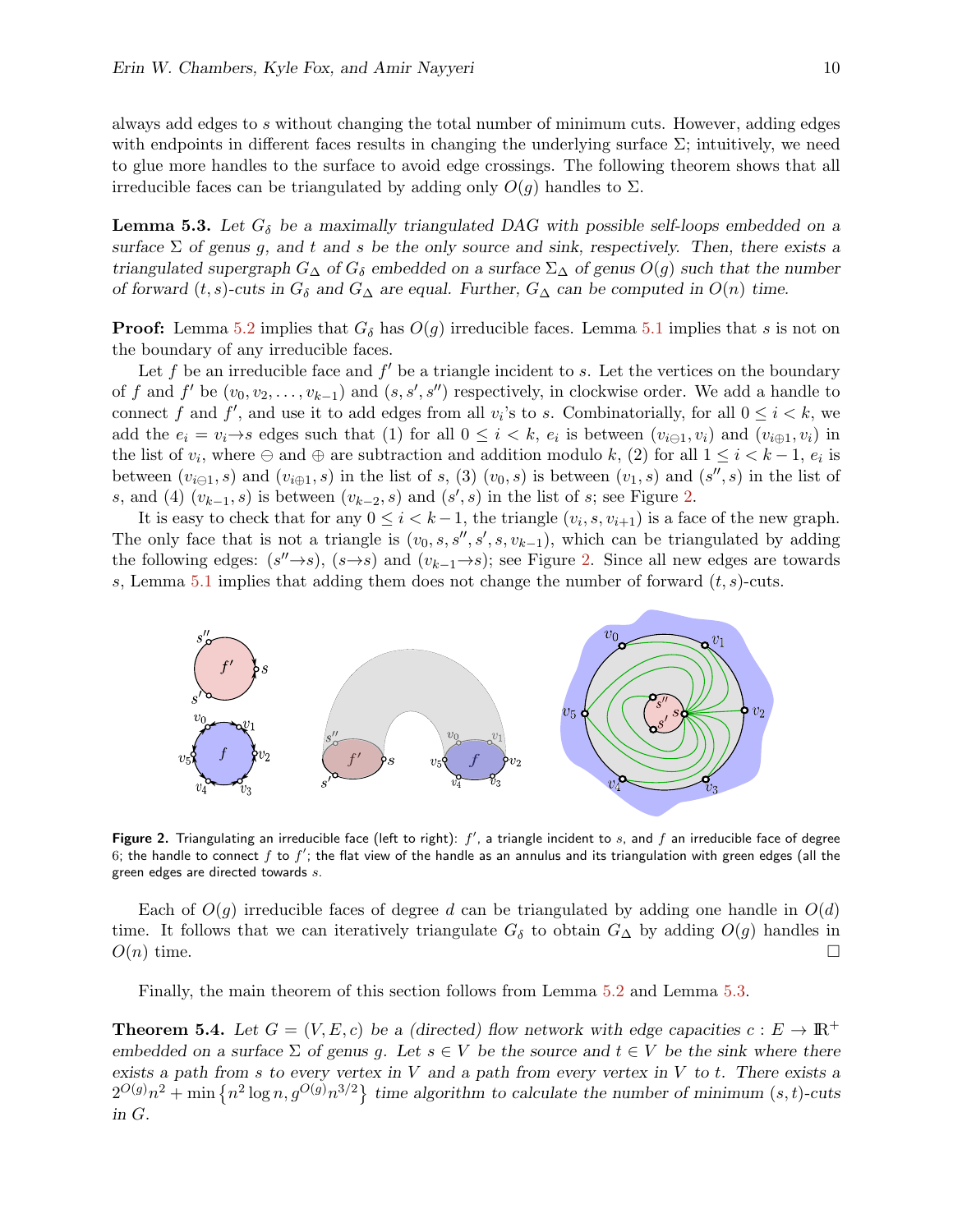## References

- <span id="page-11-1"></span>[1] Michael O. Ball and Scott J. Provan. Calculating bounds on reachability and connectedness in stochastic networks. Networks, 13:253–278, 1983.
- <span id="page-11-0"></span>[2] Ivona Bezáková and Adam J. Friedlander. Counting and sampling minimum  $(s, t)$ -cuts in weighted planar graphs in polynomial time. *Theoret. Comput. Sci.*, 417:2-11, 2012.
- <span id="page-11-5"></span>[3] Glencora Borradaile, Erik D. Demaine, and Siamak Tazari. Polynomial-time approximation schemes for subset-connectivity problems in bounded-genus graphs. In Proc. 26th Int. Symp. Theoretical Aspects Comput. Sci., volume 3 of Leibniz Int. Proc. Informatics, pages 171–182. Schloss Dagstuhl–Leibniz-Zentrum für Informatik, 2009.
- [4] Glencora Borradaile, Claire Kenyon-Mathieu, and Philip N. Klein. A polynomial-time approximation scheme for Steiner tree in planar graphs. In Proc. 18th Ann. ACM-SIAM Symp. Discrete Algorithms, pages 1285–1294, 2007.
- <span id="page-11-6"></span>[5] Glencora Borradaile, Claire Kenyon-Mathieu, and Philip N. Klein. Steiner tree in planar graphs: An  $O(n \log n)$  approximation scheme with singly-exponential dependence on epsilon. In Proc. 10th Workshop on Algorithms and Data Structures, pages 275–286, 2007.
- <span id="page-11-8"></span>[6] Glencora Borradaile and Philip Klein. An  $O(n \log n)$ -time algorithm for maximum st-flow in a directed planar graph. In Proc. 17th Ann. ACM-SIAM Symp. Discrete Algorithms, pages 524–533, 2006.
- <span id="page-11-2"></span>[7] Y. Boykov and O. Veksler. Graph cuts in vision and graphics: Theories and applications. In Nikos Paragios, Yunmei Chen, and Olivier Faugeras, editors, Handbook of Mathematical Models in Computer Vision, pages 79–96. Springer US, 2006.
- <span id="page-11-4"></span>[8] Sergio Cabello and Erin W. Chambers. Multiple source shortest paths in a genus g graph. In Proc. 18th Ann. ACM-SIAM Symp. Discrete Algorithms, pages 89–97, 2007.
- <span id="page-11-12"></span>[9] Sergio Cabello and Bojan Mohar. Finding shortest non-separating and non-contractible cycles for topologically embedded graphs. Discrete Comput. Geom., 37:213–235, 2007.
- <span id="page-11-7"></span>[10] Parinya Chalermsook, Jittat Fakcharoenphol, and Danupon Nanongkai. A deterministic nearlinear time algorithm for finding minimum cuts in planar graphs. In Proc. 15th Ann. ACM-SIAM Symp. Discrete Algorithms, pages 828–829, 2004.
- <span id="page-11-11"></span>[11] Erin W. Chambers, Éric Colin de Verdière, Jeff Erickson, Francis Lazarus, and Kim Whittlesey. Splitting (complicated) surfaces is hard. Comput. Geom. Theory Appl.,  $41(1-2):94-110$ , 2008.
- <span id="page-11-10"></span>[12] Erin W. Chambers and David Eppstein. Flows in one-crossing-minor-free graphs. In Proc. 21st International Symposium on Algorithms and Computation (ISAAC 2010), Lecture Notes in Computer Science, pages 241–252. Springer-Verlag, 2010.
- <span id="page-11-3"></span>[13] Erin W. Chambers, Jeff Erickson, and Amir Nayyeri. Homology flows, cohomology cuts. In Proc. 42nd Ann. ACM Symp. Theory Comput., pages 273–282, 2009. Full version to appear in SIAM J. Comput.
- <span id="page-11-9"></span>[14] Erin W. Chambers, Jeff Erickson, and Amir Nayyeri. Minimum cuts and shortest homologous cycles. In Proc. 25th Ann. Symp. Comput. Geom., pages 377–385, 2009.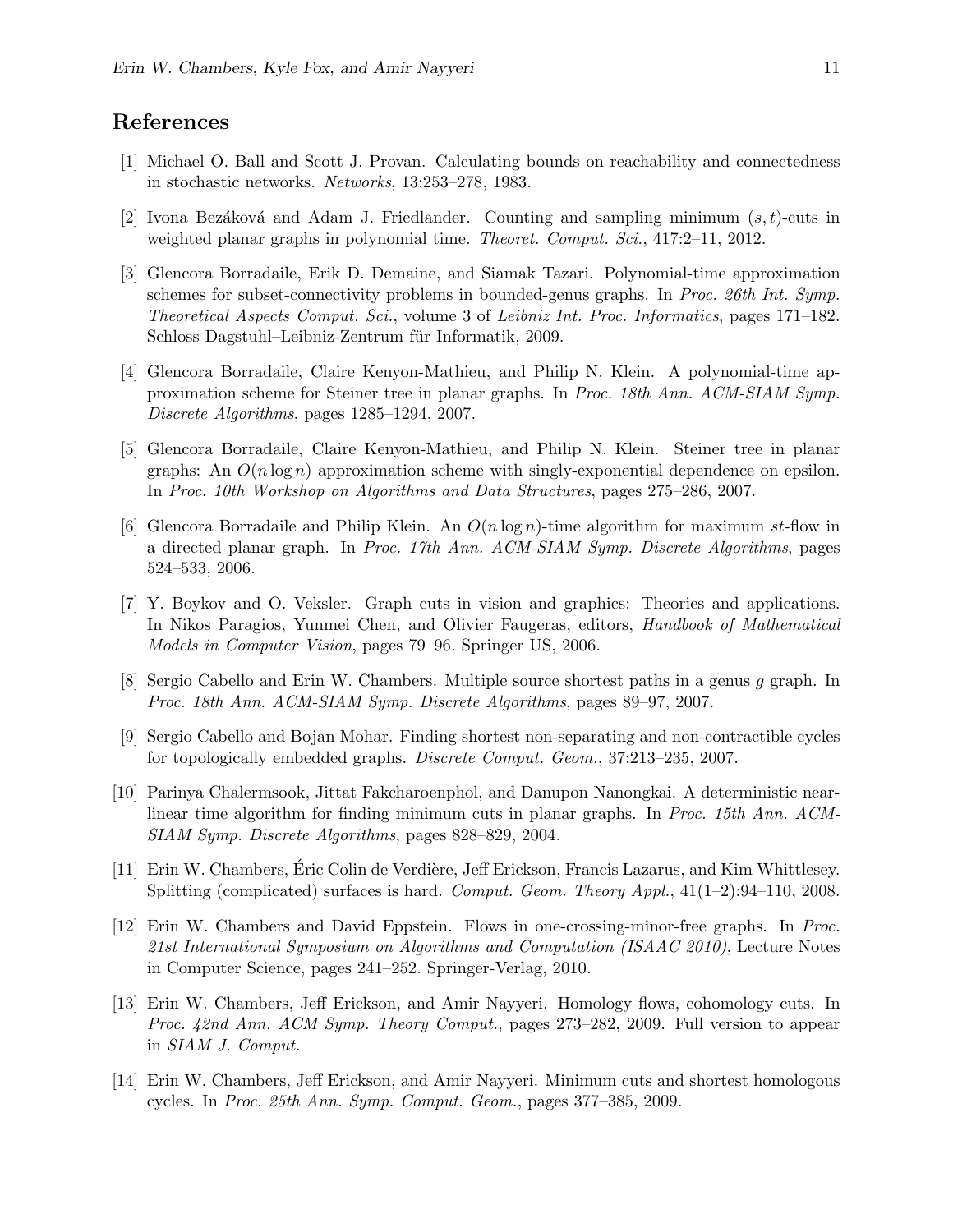- <span id="page-12-0"></span>[15] Charles J. Colbourn. Combinatorial aspects of network reliability. Annals Operations Research, 33:1–15, 1991.
- <span id="page-12-16"></span>[16] Eric Colin de Verdière. Topological algorithms for graphs on surfaces. Habilitation thesis, May 2012.
- <span id="page-12-7"></span>[17] Erik D. Demaine, MohammadTaghi Hajiaghayi, and Bojan Mohar. Approximation algorithms via contraction decomposition. In Proc. 18th Ann. ACM-SIAM Symp. Discrete Algorithms, pages 278–287, 2007.
- <span id="page-12-15"></span>[18] Herbert Edelsbrunner and John Harer. Computational Topology, An Introduction. American Mathematical Society, 2010.
- <span id="page-12-3"></span>[19] David Eppstein. Subgraph isomorphism in planar graphs and related problems. J. Graph Algorithms Appl., 3(3):1–27, 1999.
- <span id="page-12-4"></span>[20] David Eppstein. Diameter and treewidth in minor-closed graph families. Algorithmica, 27:275– 291, 2000.
- <span id="page-12-10"></span>[21] Jeff Erickson, Kyle Fox, and Amir Nayyeri. Global minimum cuts in surface embedded graphs. In Proc. 23rd Ann. ACM-SIAM Symp. Discrete Algorithms, 2012.
- <span id="page-12-2"></span>[22] Jeff Erickson and Amir Nayyeri. Computing replacement paths in surface graphs. In Proc. 22nd Ann. ACM-SIAM Symp. Discrete Algorithms, pages 1347–1354, 2011.
- <span id="page-12-11"></span>[23] Jeff Erickson and Amir Nayyeri. Minimum cuts and shortest non-separating cycles via homology covers. In Proc. 22nd Ann. ACM-SIAM Symp. Discrete Algorithms, pages 1166–1176, 2011.
- <span id="page-12-8"></span>[24] Greg N. Frederickson. Fast algorithms for shortest paths in planar graphs with applications. SIAM J. Comput., 16(6):1004–1004, 1987.
- <span id="page-12-13"></span>[25] Andrew V. Goldberg and Robert E. Tarjan. A new approach to the maximum-flow problem. J. Assoc. Comput. Mach., 35(4):921–940, 1988.
- <span id="page-12-5"></span>[26] Martin Grohe. Isomorphism testing for embeddable graphs through definability. In Proc. 32nd ACM Symp. Theory Comput., pages 63–72, 2000.
- <span id="page-12-12"></span>[27] Torben Hagerup, Jyrki Katajainen, Naomi Nishimura, and Prabhakar Ragde. Characterizing multiterminal flow networks and computing flows in networks of small treewidth. J. Comput. Syst. Sci., 57(3):366–375, 1998.
- <span id="page-12-9"></span>[28] Refael Hassin and Donald B. Johnson. An  $O(n \log^2 n)$  algorithm for maximum flow in undirected planar networks. SIAM J. Comput., 14(3):612–624, 1985.
- <span id="page-12-14"></span>[29] Allen Hatcher. Algebraic Topology. Cambridge Univ. Press, 2002.
- <span id="page-12-1"></span>[30] Monika R. Henzinger, Philip Klein, Satish Rao, and Sairam Subramanian. Faster shortest-path algorithms for planar graphs. J. Comput. Syst. Sci., 55(1):3–23, 1997.
- <span id="page-12-6"></span>[31] John E. Hopcroft and J. K. Wong. Linear time algorithm for isomorphism of planar graphs (preliminary report). In Proc. 6th Ann. ACM Symp. Theory Comput., pages 172–184, 1974.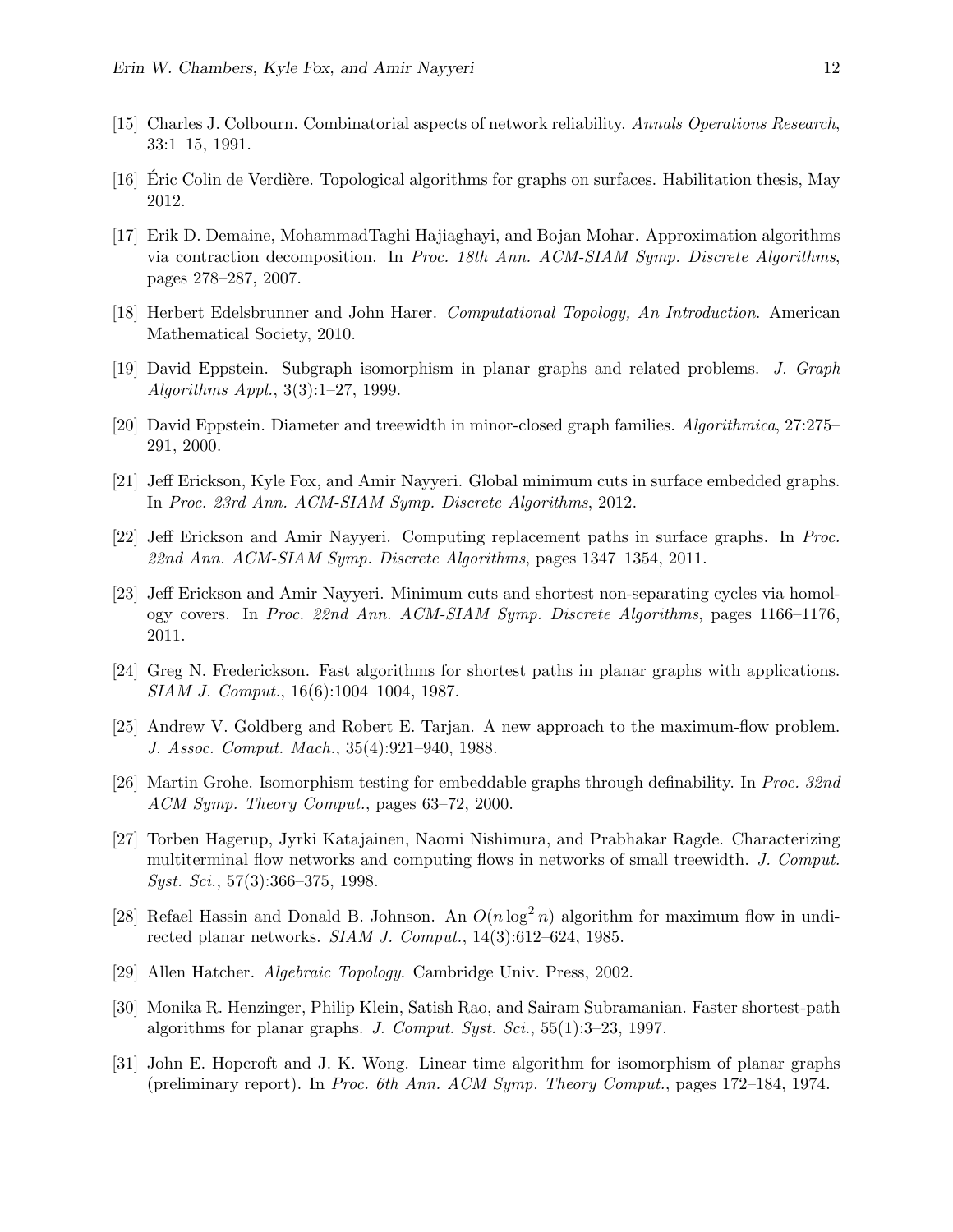- <span id="page-13-9"></span>[32] Alon Itai and Yossi Shiloach. Maximum flow in planar networks. SIAM J. Comput., 8:135–150, 1979.
- <span id="page-13-10"></span>[33] Giuseppe F. Italiano, Yahav Nussbaum, Piotr Sankowski, and Christian Wulff-Nilsen. Improved algorithms for min cut and max flow in undirected planar graphs. In Proc. 43rd Ann. ACM Symp. Theory Comput., pages 313–322, 2011.
- <span id="page-13-2"></span>[34] Mark Jerrum. Random generation of combinatiorial structures from a uniform distribution. In Wilfried Brauer, editor, Automata, Languages and Programming, volume 194 of Lecture Notes in Computer Science, pages 290–299. Springer Berlin / Heidelberg, 1985. 10.1007/BFb0015754.
- <span id="page-13-0"></span>[35] David R. Karger. A randomized fully polynomial time approximation scheme for the all terminal network reliability problem. In *Proceedings of the twenty-seventh annual ACM symposium* on Theory of computing, STOC '95, pages 11–17, New York, NY, USA, 1995. ACM.
- <span id="page-13-12"></span>[36] Ken-ichi Kawarabayashi, Bojan Mohar, and Bruce Reed. A simpler linear time algorithm for embedding graphs into an arbitrary surface and the genus of graphs of bounded tree-width. In Proc. 49th IEEE Symp. Found. Comput. Sci., pages 771–780, 2008.
- <span id="page-13-7"></span>[37] Philip Klein. Multiple-source shortest paths in planar graphs. In Proc. 16th Ann. ACM-SIAM Symp. Discrete Algorithms, pages 146–155, 2005.
- <span id="page-13-4"></span>[38] Philip Klein, Shay Mozes, and Oren Weimann. Shortest paths in directed planar graphs with negative lengths: A linear-space  $O(n \log^2 n)$ -time algorithm. ACM Trans. Algorithms, 6(2):article 30, 2010.
- <span id="page-13-15"></span>[39] Martin Kutz. Computing shortest non-trivial cycles on orientable surfaces of bounded genus in almost linear time. In Proc. 22nd Ann. Symp. Comput. Geom., pages 430–438, 2006.
- <span id="page-13-11"></span>[40] Jakub L¸acki and Piotr Sankowski. Min-cuts and shortest cycles in planar graphs in  $O(n \log \log n)$  time. In Proc. 19th Ann. Europ. Symp. Algorithms, number 6942 in Lecture Notes Comput. Sci., pages 155–166. Springer, 2011.
- <span id="page-13-5"></span>[41] Richard J. Lipton, Donald J. Rose, and Robert Endre Tarjan. Generalized nested dissection. SIAM J. Numer. Anal., 16:346–358, 1979.
- <span id="page-13-3"></span>[42] Martin Mareš. Two linear time algorithms for MST on minor closed graph classes. Archivum Mathematicum, 40(3):315–320, 2004.
- <span id="page-13-8"></span>[43] Gary L. Miller. Isomorphism testing for graphs of bounded genus. In Proc. 12th Ann. ACM Symp. Theory Comput., pages 225–235, 1980.
- <span id="page-13-14"></span>[44] Bojan Mohar and Carsten Thomassen. Graphs on Surfaces. Johns Hopkins Univ. Press, 2001.
- <span id="page-13-6"></span>[45] Shay Mozes and Christian Wulff-Nilsen. Shortest paths in planar graphs with real lengths in  $O(n \log^2 n / \log \log n)$  time. In Proc. 18th Ann. Europ. Symp. Algorithms, number 6347 in Lecture Notes Comput. Sci., pages 206–217. Springer-Verlag, 2010.
- <span id="page-13-13"></span>[46] James R. Munkres. Topology. Prentice-Hall, 2nd edition, 2000.
- <span id="page-13-1"></span>[47] Hiroshi Nagamoch, Zheng Sun, and Toshihide Ibaraki. Counting the number of minimum cuts in undirected multigraphs. IEEE Transactions on Reliability, 40:610–614, 1991.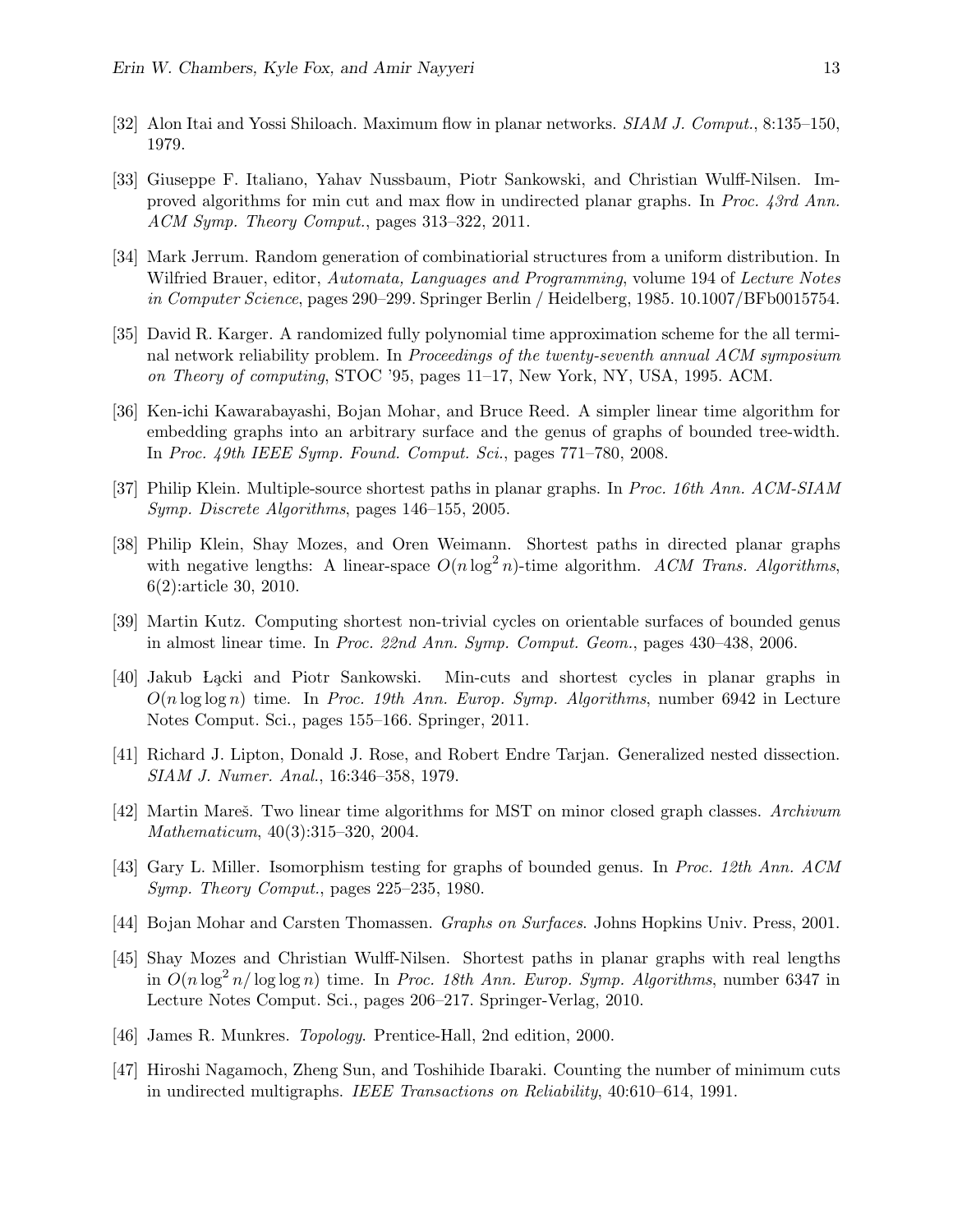- <span id="page-14-8"></span>[48] Viresh Patel. Determining edge expansion and other connectivity measures of graphs of bounded genus. In Proc. 18th Ann. Europ. Symp. Algorithms, ESA'10, pages 561–572, Berlin, Heidelberg, 2010. Springer-Verlag.
- <span id="page-14-2"></span>[49] Dana Pe'er. On minimum spanning trees. Master's thesis, Hebrew University, 1998.
- <span id="page-14-0"></span>[50] Scott J. Provan and Michael O. Ball. The complexity of counting cuts and of computing the probability that a graph is connected. SIAM Journal of Computing, 12:777–788, 1983.
- <span id="page-14-5"></span>[51] John Reif. Minimum s-t cut of a planar undirected network in  $O(n \log^2 n)$  time. SIAM J. Comput., 12:71–81, 1983.
- <span id="page-14-1"></span>[52] Ariel Shamir. A survey on mesh segmentation techniques. Computer Graphics Forum, 27(6):1539–1556, 2008.
- <span id="page-14-3"></span>[53] Siamak Tazari and Matthias Müller-Hannemann. Shortest paths in linear time on minorclosed graph classes, with an application to Steiner tree approximation. Discrete Appl. Math., 157:673–684, 2009.
- <span id="page-14-6"></span>[54] Karsten Weihe. Maximum  $(s, t)$ -flows in planar networks in  $O(|V| \log |V|)$ -time. J. Comput.  $Syst. Sci., 55(3):454–476, 1997.$
- <span id="page-14-7"></span>[55] A. White. Orientable embeddings of cayley graphs. Duke math J., pages 353–371, 1974.
- <span id="page-14-4"></span>[56] Christian Wulff-Nilsen. Solving the replacement paths problem for planar directed graphs in  $O(n \log n)$  time. In *Proc. 21st Ann. ACM-SIAM Symp. Discrete Algorithms*, pages 756–765, 2010.
- <span id="page-14-9"></span>[57] Afra Zomorodian. Topology for Computing. Cambridge Univ. Press, 2005.

# Appendix

## <span id="page-14-10"></span>A Forward cuts and embeddings

<span id="page-14-11"></span>We now prove the following theorem:

Theorem A.1 (Bezáková and Friedlander [\[2,](#page-11-0) Theorem 4]). Let  $G = (V, E, c)$  be a (directed) flow network with edge capacities  $c : E \to \mathbb{R}^+$ . Let  $s \in V$  be the source and  $t \in V$  be the sink. There exists a directed acyclic (DAG) graph  $\tilde{G} = (\tilde{V}, \tilde{E})$  and vertices  $\tilde{s}, \tilde{t} \in \tilde{V}$  such that the number of minimum  $(s, t)$ -cuts in G is equal to the number of forward  $(\tilde{t}, \tilde{s})$ -cuts in G.

The proof of Theorem [A.1](#page-14-11) relies upon constructing a maximum flow f for the graph  $G$ , and then computing the residual graph  $G_f$  and iteratively removing cycles to result in an acyclic residual graph. The graph  $G$  is then formed by taking the acyclic residual graph and contracting the strongly connected components. The *edge contraction* operation is defined as removing an edge  $u\rightarrow v$  of the graph  $G$  and identifying its endpoints,  $u$  and  $v$ . Corollary [3.2](#page-5-2) follows immediately.

**Corollary [3.2.](#page-5-2)** [Bezáková and Friedlander [\[2,](#page-11-0) Corollary 5]] Suppose there exits a path from s to every vertex of G and a path from every vertex of G to t. Then t is the only vertex of indegree  $0$ and  $\tilde{s}$  is the only vertex of outdegree 0 in  $\tilde{G}$ .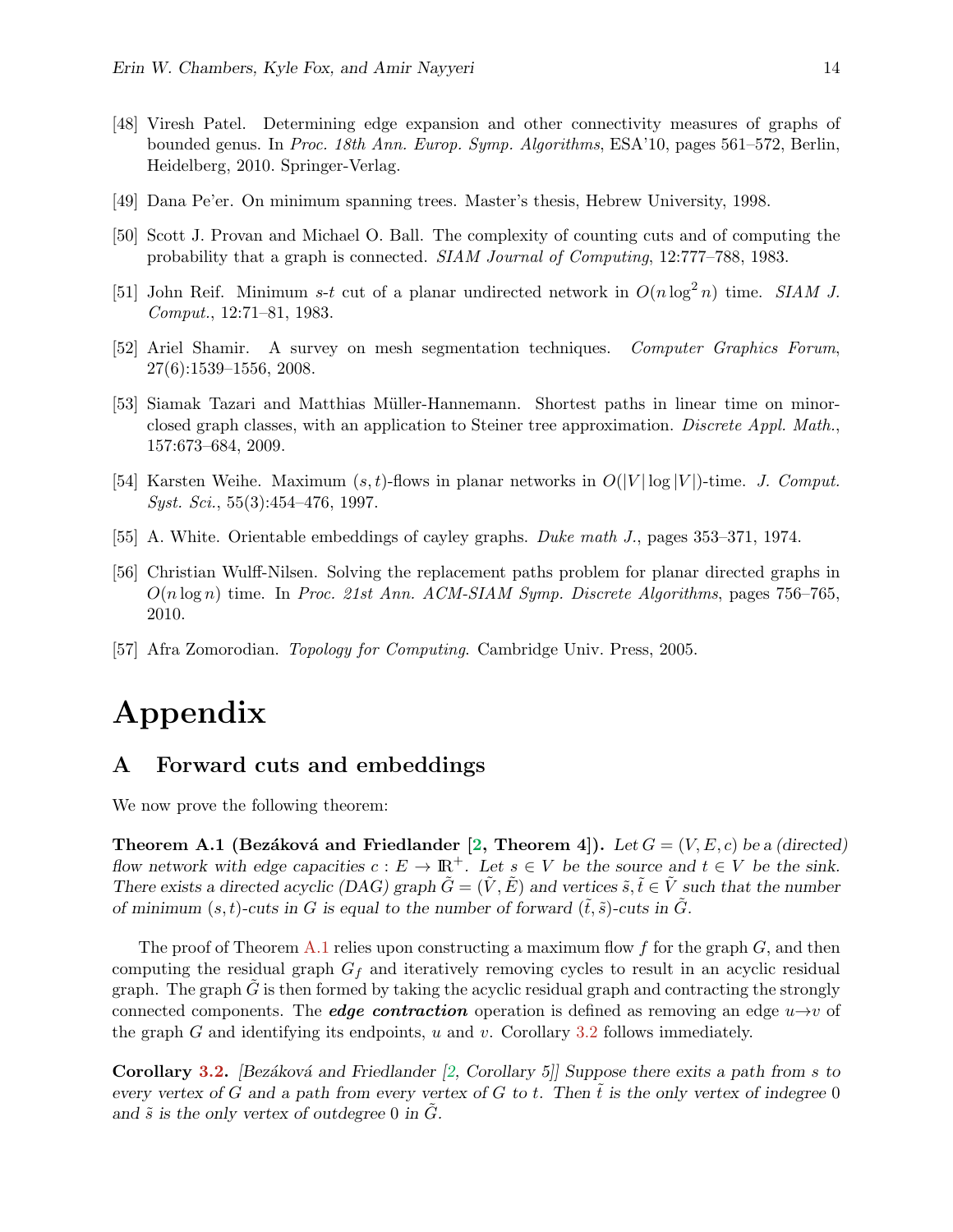In  $[2]$ , Bezáková and Friedlander use the fact that contraction of an edge in a planar graph yields another planar graph with an inherited embedding, as well as the existing algorithms for computing flows in planar graphs quickly, to get their algorithm to count the number of cuts.

In our setting, we must similarly exploit the embedding of the graph on a surface. Let  $G$  be embedded on a surface  $\Sigma$  of genus g. We note  $O(n^2 \log n)$  is the best known time bound for computing maximum flows in arbitrary sparse graphs [\[25\]](#page-12-13), which includes surface embedded graphs, so we use this algorithm to compute flows on our graph. We could also use a  $g^{O(g)}n^{3/2}$  time algorithm [\[13\]](#page-11-3) if we are not concerned with the larger dependency on  $g$ . The proof of Theorem [A.1](#page-14-11) implies  $G$ can be computed in  $O(n^2 \log n)$ , because forming the residual and removing cycles from  $\tilde{G}$  takes  $O(n^2)$  time in a sparse graph. The proof for Theorem [A.1](#page-14-11) will not quite get the correct structure for the DAG in our setting, however, since we will still require the graph to be cellularly embedded on the surface  $\Sigma$ , and contracting strongly connected components may destroy the topology of the underlying surface which is essential to the algorithm.

We therefore modify the original construction as follows. First, find strongly connected components as in the original construction. All of the edges will be contracted iteratively unless the edge is a loop; these loops will not be contracted. The contraction of a single edge can be done in linear time while maintaining the same embedding on the underlying surface, so the overall contraction algorithm is still  $O(n^2)$ . Note that the underlying topology is maintained, since a loop will remain in the graph for each handle of the surface. Theorem [3.1](#page-5-1) follows immediately.

**Theorem [3.1.](#page-5-1)** Let  $G = (V, E, c)$  be a (directed) flow network with edge capacities  $c : E \to \mathbb{R}^+$ embedded on a surface of genus g. Let  $s \in V$  be the source and  $t \in V$  be the sink. There exists a directed acyclic (DAG) graph  $\tilde{G} = (\tilde{V}, \tilde{E})$  possibly with self-loops embedded on a surface of genus at most q and vertices  $\tilde{s}, \tilde{t} \in \tilde{V}$  such that the number of minimum  $(s, t)$ -cuts in G is equal to the number of forward  $(\tilde{t}, \tilde{s})$ -cuts in  $\tilde{G}$ .

While this graph is not a DAG, our proofs are not affected by the existence of self loops. As an alternative to the above procedure, we can compute a new embedding of  $G$  without loops onto a new surface of genus at most  $g$  [\[36\]](#page-13-12), but we must consider loops anyway due to technicalities introduced by the procedure in Section [5.](#page-9-0) Note the minimum embedding of a connected graph is known to be cellular [\[55\]](#page-14-7).

Lemmas [3.4](#page-6-0) and [3.5](#page-6-1) imply a bijection between forward  $(t, s)$ -cuts in G and  $(0, 1)$ -circulations in  $G^*$  of a particular homology class. We immediately get the following theorem which drives the remaining algorithm design and analysis.

**Theorem [3.6.](#page-6-2)** Let  $G = (V, E)$  be a directed graph embedded on a surface  $\Sigma$  with vertices  $s, t \in V$ such that there exist no directed cycles in G other than single edge loops and where every vertex of G is reachable from t and every vertex can reach s, and let  $\Sigma' = \Sigma \setminus (t^* \cup s^*)$ . The number of forward  $(t, s)$ -cuts in G is equal to the number of  $(0, 1)$ -circulations of  $G^*$  homologous to  $\partial t^*$  in the surface  $\Sigma'$ .

## <span id="page-15-0"></span>B Proof of Lemma [4.3](#page-7-3)

**Lemma [4.3.](#page-7-3)** A set of cycles C in  $G^*$  trivially generates a boundary circulation  $\phi$  in  $\Sigma'$  if and only if  $x(\mathcal{C})=0$ .

**Proof:** Suppose C trivially generates boundary circulation  $\phi$ . By definition,  $\phi = \partial \alpha$  for some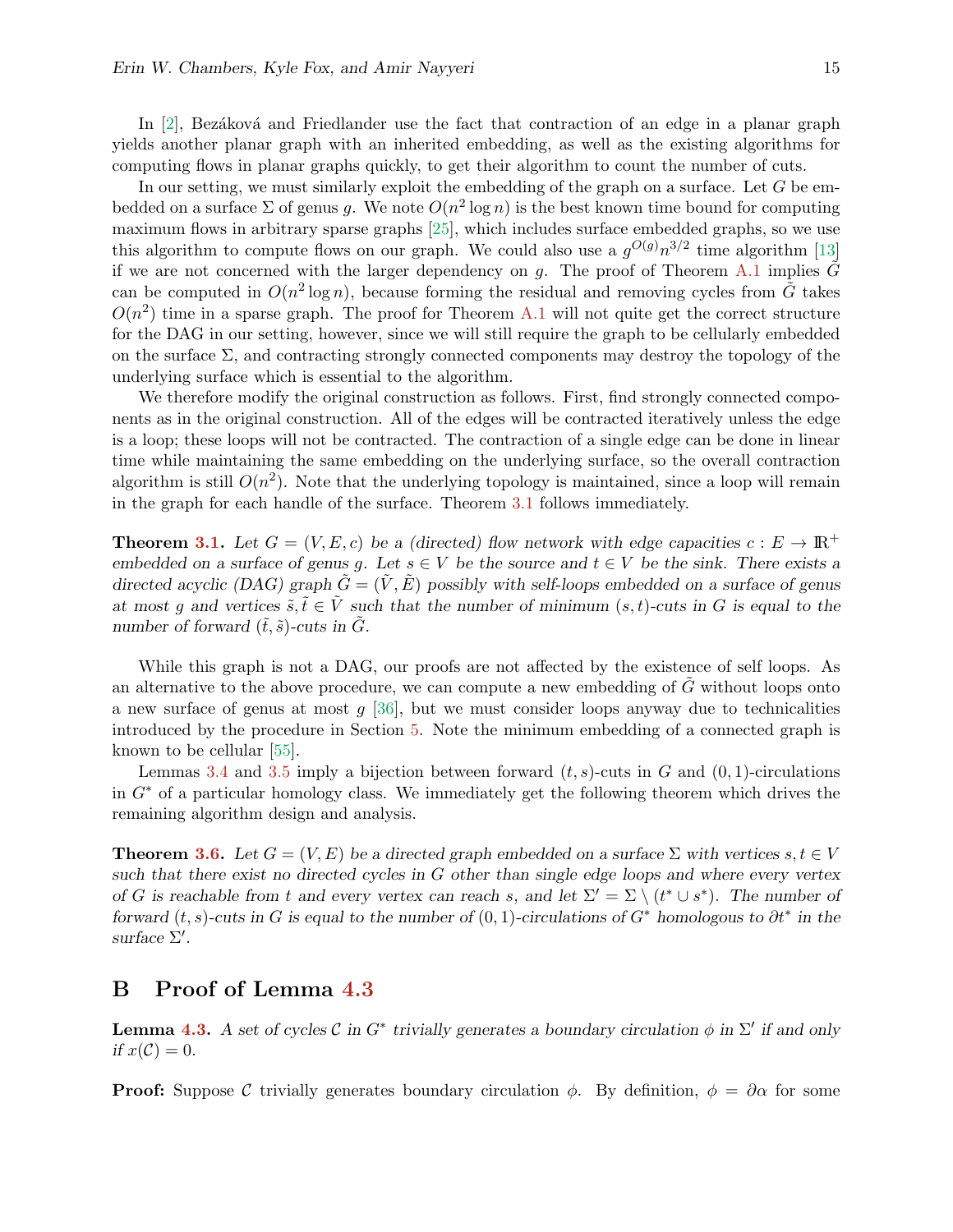2-chain  $\alpha$  of  $G^*$  in the surface  $\Sigma'$ . The boundary of any face of  $G^*$  has crossing vector 0. We see

$$
x(\mathcal{C}) = x(\sum_{v \in V} \alpha(v^*) \cdot \partial v^*) = \sum_{v \in V} \alpha(v^*) x(\partial v^*) = 0.
$$

Now, suppose  $x(\mathcal{C}) = 0$ . We create a graph  $G^+$  by modifying  $G^*$  as follows. For every loop  $p_i \in P$  and for every adjacent pair of edge  $e_1, e_2$  in  $p_i$ , we subdivide  $e_1$  and  $e_2$  by replacing  $e_1$ (respectively  $e_2$ ) with a vertex  $v_{e_1}$  ( $v_{e_2}$ ) adjacent to both endpoints of  $e_1$  ( $e_2$ ). We then add an edge  $(v_{e_1}v_{e_2})$  to  $G^+$ , subdividing a face incident to both  $e_1^*$  and  $e_2^*$ . Essentially, we are augmenting  $G^*$  with paths that follow the images of loops in P. We then prove the lemma by considering the cycles  $\mathcal C$  in  $G^+$ . Subdividing edges and faces does not change homology.

Let a and b be two intersection (crossing) points between a cycle  $\gamma \in \mathcal{C}$  and some arc  $p_i$  where  $\gamma$ crosses  $p_i$  from left to right through a and  $\gamma$  crosses  $p_i$  from right to left through b. If such crossing points do not exist each cycle of C lies in the disk  $\Sigma' \setminus P$ , and the lemma follows. Let  $p_i[a, b]$  be the path added to  $G^+$  between a and b along with image of  $p_i$ . Alter C by replacing  $\gamma$ 's crossings through a and b with copies of  $p_i[a, b]$  and  $rev(p_i[a, b])$ . The transformation does not change the homology class of C and it reduces the number of crossings of P. By induction, we see  $\phi$  is homologous to a circulation trivially generated from a set of cycles  $\mathcal{C}'$  that do not cross P. Each cycle of  $\mathcal{C}'$  lies in the disk  $\Sigma' \setminus P$ , meaning they trivially generate a boundary circulation.

## <span id="page-16-0"></span>C Counting cycles with a given crossing sequence

Let X be an arbitrary crossing sequence corresponding to an abstract directed cycle  $\gamma$ . We represent the elements of X using the integers  $0, \ldots, 2g+1$  along with their negations (where the existence of element −0 is optional). Element i represents  $\gamma$  crossing  $p_i^+$  and element −i represents  $\gamma$  crossing  $p_i^-$ . Abusing notation, we assign each edge e of  $G^*$  a crossing sequence  $X(e)$  using the following linear time recursive procedure. For the sake of definition, we add a vertex  $s'$  to  $G$  within an arbitrary face incident to s along with a directed edge  $s \rightarrow s'$ . We set  $X((s \rightarrow s')^*) = 0$ . Recall that we use the spanning tree  $\tau$  and the set L of distinct extra edges in the tree-cotree decomposition to construct P. For every edge  $u_i \to v_i$  in L, we set  $X((u_i \to v_i)^*) = i$ . For every edge  $u \to v$  in  $\tau$  in bottom up order from the leaves, we set  $X((u\rightarrow v)^*)$  by concatenating the crossing sequences for edges of G incident to v in clockwise order starting with the edge immediately clockwise to  $u\rightarrow v$ . During the concatenation, we negate the singleton crossing sequence of any edge  $w \rightarrow v$  that lies in L. Finally, we set  $X(e) = \varepsilon$  for every other edge in  $G^*$ . For any cycle c, we have  $X(c)$  equal to the concatenation of crossing sequences for  $c$ 's individual edges.

We construct the following graph  $G_X$  along with a mapping from vertices and edges of  $G_X$ to  $G^*$ . The vertices are of  $G_X$  are pairs  $(f^*, X')$  where  $f^*$  is a vertex of  $G^*$  and  $X'$  is a prefix of X (including the empty sequence  $\varepsilon$ ). Graph  $G_X$  contains edges  $(f^*, X') \rightarrow (h^*, X'')$  where X' is a proper prefix of X (not including X itself),  $f^* \to h^*$  is an edge of  $G^*$ , and  $X'' = X' \cdot X(f^* \to h^*)$ . Vertices and edges of  $G_X$  map to vertices and edges of  $G^*$  by simply dropping the second component of their pairs. We can also define  $G_X$  along with an embedding on a disk  $\Sigma_X$  using a standard construction [\[9,](#page-11-12)[39\]](#page-13-15). Cut along P's image in  $\Sigma'$  to create a disk D we call the fundamental domain. Create one copy of D denoted  $D_{X'}$  for every prefix X' of X. For every pair of prefixes X' and X'' where  $X'' = X' \cdot i$ , paste together  $D_{X'}$  and  $D_{X''}$  along  $p_i^+$ . If  $X'' = X' \cdot -i$ , then paste along  $p_i^-$ . Finally, remove all outgoing edges from any vertex in  $D_X$ . Here  $\Sigma_X$  is a subset of the *universal cover* of  $\Sigma'$ . The next lemma follows from our construction.

**Lemma C.1.** Let f be a face of G incident to path  $p_i^+$   $(p_i^-)$ . If X contains i  $(-i)$ , then there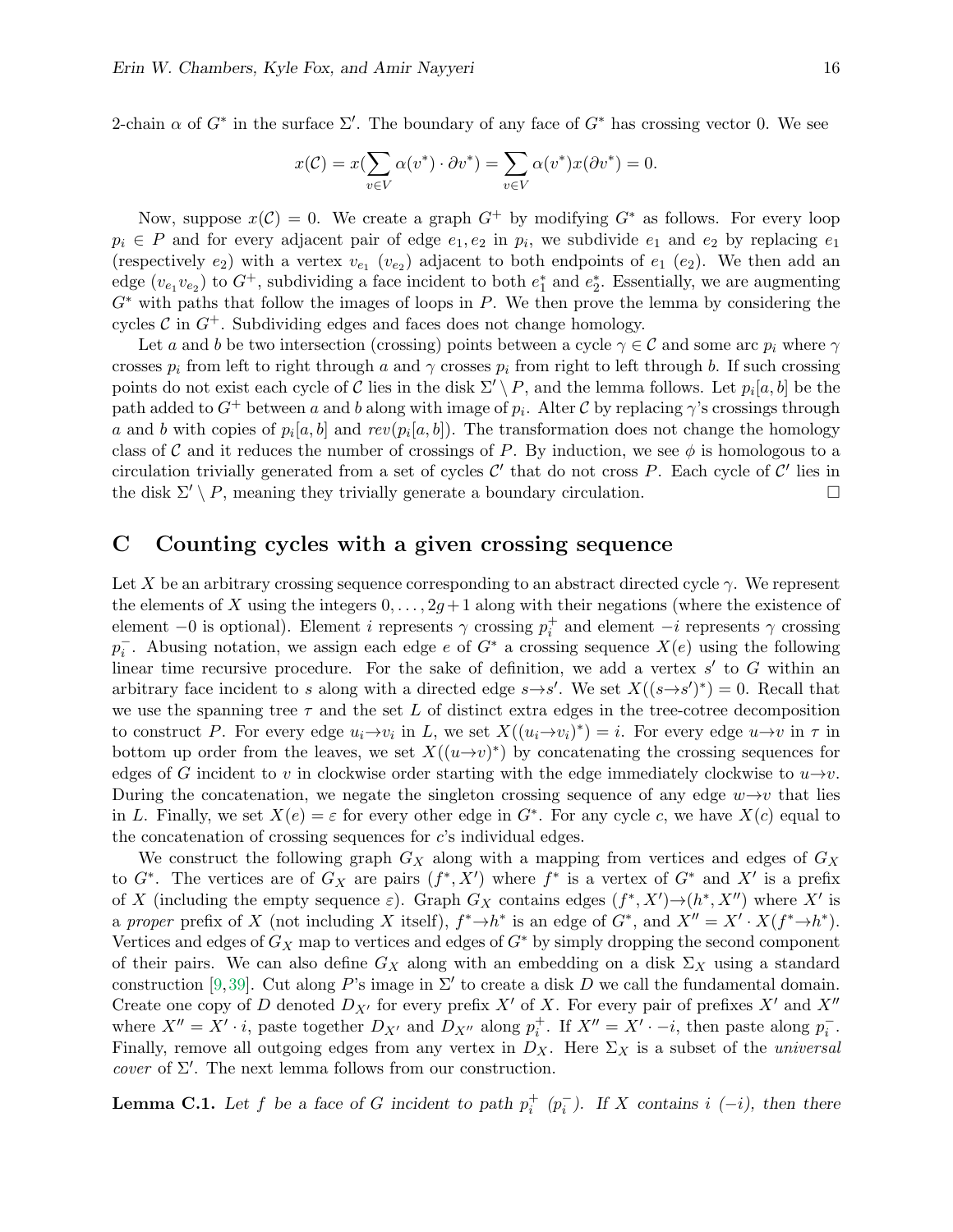exists a bijection between loops in  $G^*$  with crossing sequence X and basepoint  $f^*$  and paths in  $G_X$ from  $(f^*, \varepsilon)$  to  $(f^*, X)$ .

Lemmas [4.3](#page-7-3) and [3.3](#page-5-3) imply the following lemma.

**Lemma C.2.** Graph  $G_X$  is a directed acyclic graph.

A simple dynamic programming algorithm computes the number of paths from a vertex u in a DAG to a vertex v in linear time (see, for example, [\[2,](#page-11-0) Observation 6]). For each face f of G incident to a path  $p_i^+$   $(p_i^-)$  where X contains i  $(-i)$ , our algorithm computes the number of paths in  $G_X$  from  $(f^*, \varepsilon)$  to  $(f^*, X)$ . It then sums the results.

**Lemma C.3.** Let X be a non-empty crossing sequence of an abstract cycle. Then, there is a  $O(|X|n^2)$  time algorithm to compute the number of directed cycles with crossing sequence X.

## <span id="page-17-0"></span>D Proof of Lemma [5.1](#page-9-1)

**Lemma [5.1.](#page-9-1)** Let  $G = (V, E)$  be a DAG with possible self-loops and t and s the only source and sink vertices, respectively. Assume  $u, v \in V$ ,  $(u \rightarrow v) \notin E$  and  $u \rightsquigarrow v$ . Then,  $G \cup (u \rightarrow v)$  is a DAG with possible self-loops that has the same number of forward  $(t, s)$ -cuts as  $G$ .

**Proof:** If  $u = v$  the lemma is trivial because a self-loop never shows up in a forward cut, so we may assume  $u \neq v$ .

Assume  $G \cup (u \rightarrow v)$  has a directed cycle  $\gamma$  of length at least two. Since G does not contain any directed cycles, we know  $(u\rightarrow v) \in \gamma$ . It immediately follows that  $[\gamma \setminus (u\rightarrow v)] \cup (u\rightsquigarrow v)$  is a closed walk of length at least two in  $G$ , which contradicts the lemma assumption.

Now consider any forward cut T in G. Since  $u \rightsquigarrow v$  it cannot be the case that  $u \in S$  and  $v \in T$ ; it follows that T is a forward cut in  $G \cup (u \rightarrow v)$  as well.

On the other hand, a forward cut in  $G \cup (u \rightarrow v)$  is indeed a forward cut in its subgraph G, and the proof is complete.

## <span id="page-17-2"></span>E Proof of Lemma [5.2](#page-9-2)

We begin with some definitions. Let  $v$  be a vertex on the boundary of an irreducible face  $f$ . Then, v is **incoming** on f if and only if both incident edges to v on f are incoming. Similarly, v is *outgoing* on f if and only if both incident edges to v on f are outgoing. Observe that any vertex v on the boundary of any irreducible face f is either incoming or outgoing on f; see Figure [3](#page-17-1) for sample irreducible faces.



<span id="page-17-1"></span>Figure 3. Irreducible faces of degree four, six and eight; circles: outgoing vertices; bullets: incoming vertices.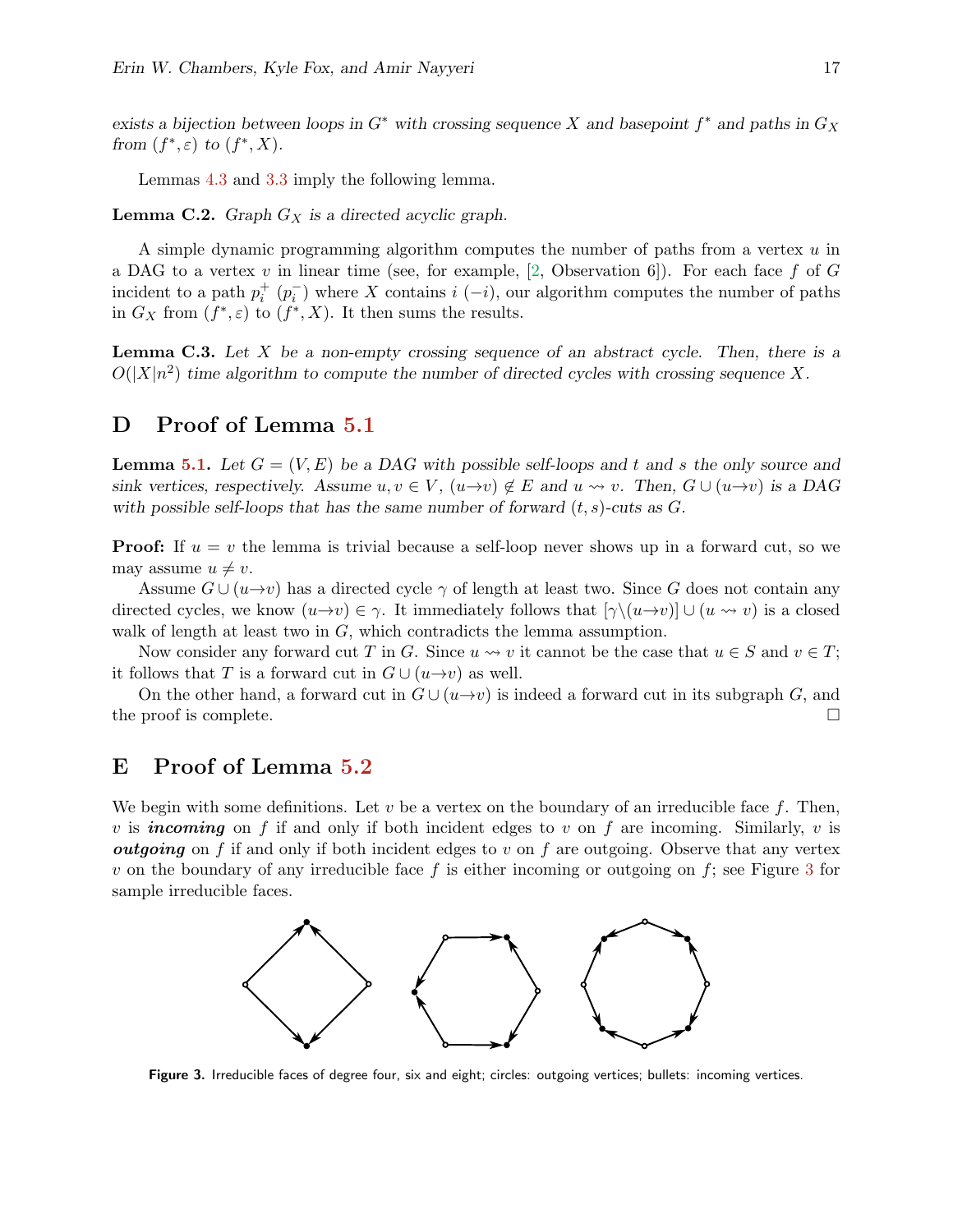**Lemma E.1.** Let G be a maximally triangulated DAG with possible self-loops embedded on a surface  $\Sigma$  and f be an irreducible face. Then, all vertices on the boundary of f are distinct.

**Proof:** Any two non-adjacent vertices on the boundary of  $f$  are distinct by the definition of an irreducible face.

Assume that  $(u\rightarrow v)$  appears on the boundary of f and that  $u = v$ . Let w be the other neighbor of v on the boundary of f, and so  $(w\rightarrow v) \in E$ . Because u and v are identical, it follows that  $(w\rightarrow u) \in E$ , in particular  $w \rightsquigarrow u$ . Since the degree of an irreducible face is at least 4, w and u cannot be adjacent on the boundary of v, which implies that f is not irreducible.

Let S be a spanning tree of G that contains a single directed path  $S[v]$  from any vertex  $v \in V$ to s.

<span id="page-18-1"></span>**Lemma E.2.** Let G be a maximally triangulated DAG with possible self-loops embedded on a surface  $\Sigma$ , f be an irreducible face and u and v be outgoing and incoming vertices on f, respectively. Then, there is no directed path from any vertex of  $S[v]$  to u; in particular, no directed  $(t, u)$ -path intersects  $S[v]$ .

**Proof:** Let  $\gamma = \mathcal{S}[v]$  and assume, for the purpose of contradiction, that there exist a directed path  $\tau$  from a vertex  $x \in \gamma$  to u. It follows that there exists a directed path,  $\gamma[v, x] \cdot \tau[x, u]$ , from v to u. Since G does not contain a directed cycle whose length is larger than one, we have  $(u\rightarrow v) \notin E$ , which implies that  $f$  is reducible; see Figure [4.](#page-18-0)



<span id="page-18-0"></span>Figure 4. The setting for Lemma [E.2.](#page-18-1)

 $\Box$ 

Let u be an outgoing vertex on an irreducible face f and  $v_1$  and  $v_2$  be u's neighbors on f. We define  $C(\mathcal{S}, f, u)$  to be the undirected cycle that is composed of  $(u \rightarrow v_1) \cdot S[v_1]$  and  $(u \rightarrow v_2) \cdot S[v_2]$ ; see Figure [5,](#page-18-2) left.



<span id="page-18-2"></span>Figure 5. Left: definition of  $C(S, f, u)$ . Right: proof of Lemma [E.3](#page-18-3)

<span id="page-18-3"></span>**Lemma E.3.** Let G be a maximally triangulated DAG with possible self-loops embedded on a surface  $\Sigma$ , f be an irreducible face and u be an outgoing vertex on f. Then,  $C(S, f, u)$  is a non-separating cycle on  $\Sigma$ .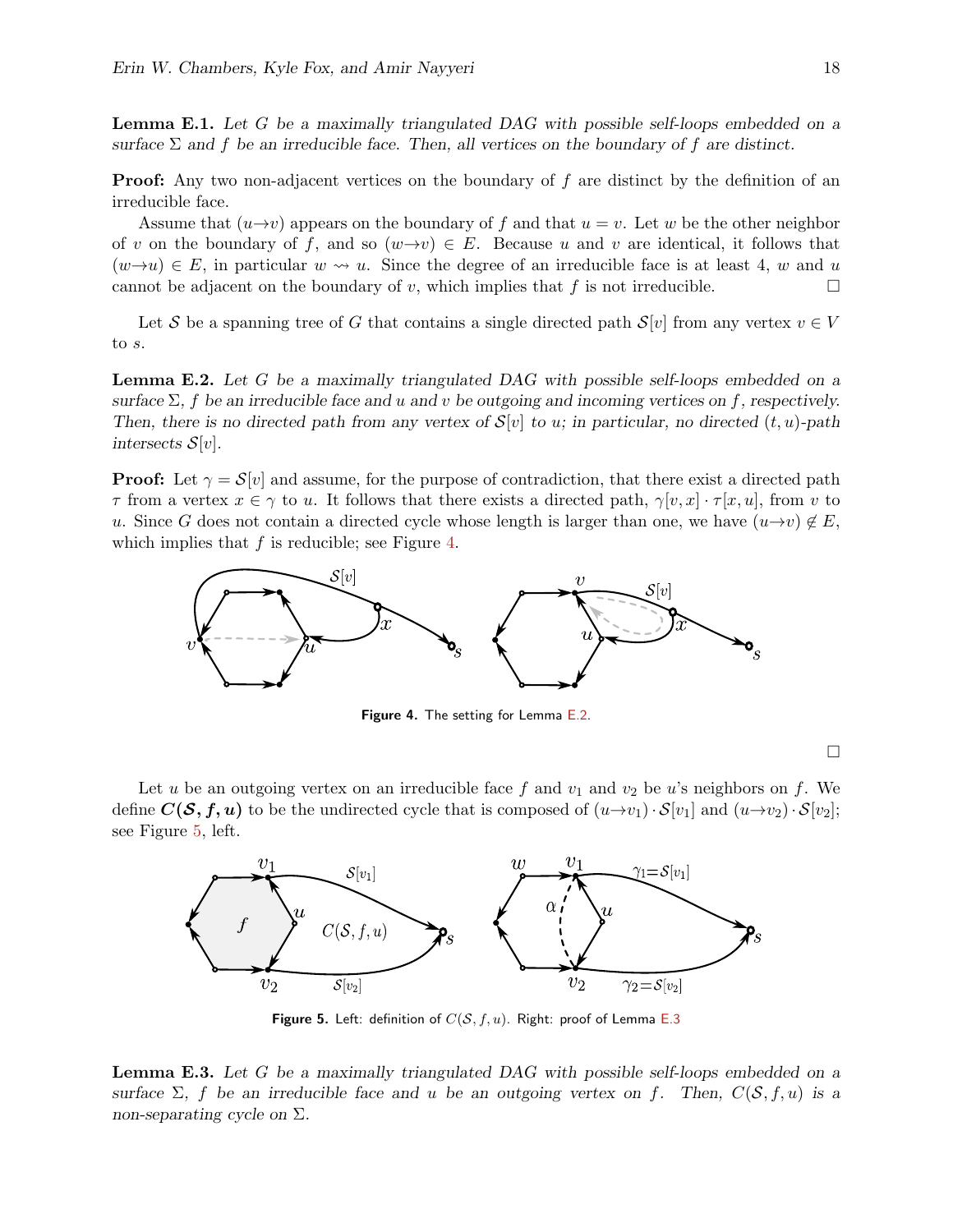**Proof:** Assume, for the purpose of contradiction, that  $C(\mathcal{S}, f, u)$  is separating. Let  $v_1$  and  $v_2$  be the neighbors of u on f and  $\alpha$  be a  $(v_1, v_2)$ -path (in the surface and not in the graph), which is strictly inside f except for its endpoints that are on the boundary of f. Also, let  $\gamma_1 = \mathcal{S}[v_1]$  and  $\gamma_2 = \mathcal{S}[v_2]$ . (See Figure [5,](#page-18-2) right.)

Since  $C(\mathcal{S}, f, u)$  and  $\alpha \cup (u, v_1) \cup (u, v_2)$  are separating,  $\gamma = \alpha \cup \gamma_1 \cup \gamma_2$  is separating as well. Assume that  $\gamma$  separates  $\Sigma$  into two surfaces  $\Sigma_u$  and  $\Sigma_w$ . Let w be the other neighbor of  $v_1$  on f and observe that u and w are on two different sides of  $\gamma$ . Without loss of generality assume that  $u \in \Sigma_u$  and  $w \in \Sigma_w$ .

Since t is the source of the DAG and its indegree is zero it cannot be on  $\gamma$ , so it is either in  $\Sigma_u$ or in  $\Sigma_w$ . In the former case any  $(t, w)$ -path has to intersect  $\gamma$  and in the latter case any  $(t, u)$ -path has to intersect  $\gamma$ . In either case there is a directed path from  $\gamma_1 = \mathcal{S}[v_1]$  or  $\gamma_2 = \mathcal{S}[v_2]$  to u or w, which contradicts Lemma [E.2.](#page-18-1)

<span id="page-19-1"></span>Lemma E.4. Let G be a maximally triangulated DAG with possible self-loops embedded on a surface  $\Sigma$ , f and f' be irreducible faces and u and u' be outgoing vertices on f and f', respectively. Then,  $C(S, f, u) \cup C(S, f', u')$  does not separate  $\Sigma$ ; in particular,  $C(S, f, u)$  and  $C(S, f', u')$  are not homotopic.

**Proof:** Let  $v_1$  and  $v_2$  be the neighbors of u on f and  $\alpha$  be a directed  $(v_1, v_2)$ -path (in the surface and not in the graph), which is strictly inside  $f$  except for its endpoints that are on the boundary of f. Similarly, let  $v'_1$  and  $v'_2$  be the neighbors of u' on f' and  $\alpha'$  be a directed  $(v'_1, v'_2)$ -path, which is strictly inside  $f'$  except for its endpoints that are on the boundary of f'. Let  $w, w' \in V$  be the other neighbors of  $v_1$  and  $v'_1$  on f and f', respectively. Further, let  $\gamma_1 = \mathcal{S}[v_1]$ ,  $\gamma_2 = \mathcal{S}[v_2]$ ,  $\gamma'_1 = \mathcal{S}[v'_1]$ ,  $\gamma_2' = \mathcal{S}[v_2'], \gamma = \alpha \cup \gamma_1 \cup \gamma_2 \text{ and } \gamma' = \alpha' \cup \gamma_1' \cup \gamma_2'.$ 

Assume, for the purpose of contradiction, that  $C(S, f, u) \cup C(S, f', u')$  is separating. Since  $\alpha\cup(u,v_1)\cup(u,v_2)$  and  $\alpha'\cup(u',v'_1)\cup(u',v'_2)$  are contractible cycles and  $C(\mathcal{S},f,u)\cup C(\mathcal{S},f',u')$  is separating,  $\gamma \cup \gamma'$  is also separating. Assume that  $\gamma \cup \gamma'$  separates  $\Sigma$  to two surfaces  $\Sigma_u$  and  $\Sigma_w$ . Observe that u and w are on two different sides of  $\gamma \cup \gamma'$ . Without loss of generality assume that  $u \in \Sigma_u$  and  $w \in \Sigma_w$ .

There are four possible cases to consider depending on whether  $t \in \Sigma_u$  and whether  $u' \in \Sigma_u$ . Here we assume  $t \in \Sigma_u$  and  $u' \in \Sigma_u$ ; the argument for the other cases are the same (in fact easier).

Observe that  $u' \in \Sigma_u$  implies that  $w' \in \Sigma_w$ . Since  $t \in \Sigma_u$ , any  $(t, w')$ -directed path  $\tau'$  intersects  $\gamma \cup \gamma'$ . Lemma [E.2](#page-18-1) implies that  $\tau'$  cannot intersect  $\gamma'$ . So, it intersects  $\gamma_1$  or  $\gamma_2$ . Without loss of generality assume that  $\tau'$  intersects  $\gamma_1$ , and  $x'$  is any vertex in the intersection. Then,  $\delta = \gamma_1[v_1, x'] \cdot \tau'[x', w'] \cdot (w' \rightarrow v'_1)$  is a directed  $(v_1, v'_1)$  path.

Similarly, any directed  $(t, w)$ -path,  $\tau$ , intersects  $\gamma'_1$  or  $\gamma'_2$ .

**Case 1:** If there is a vertex  $x \in \tau \cap \gamma'_1$ , then there is a  $(v'_1, v_1)$ -directed path  $\delta' = \gamma'_1[v'_1, x]$ .  $\tau[x,w] \cdot (w \rightarrow v_1)$ , and  $\delta \cdot \delta'$  is a cycle of length at least two contradicting the assumption that G is a DAG.

**Case 2:** If there is a vertex  $x \in \tau \cap \gamma_2'$ , then there is a  $(v_2', v_1)$ -directed path  $\delta' = \gamma_2' [v_2', x]$ .  $\tau[x,w](w\rightarrow v_1)$ , and  $\delta' \cdot \delta$  is a  $(v_2',w')$ -directed path contradicting either the assumption that G has not cycle of length larger than one (if  $w' \rightarrow v'_2$ ) or the assumption that  $f'$  is irreducible (otherwise).  $\Box$ 

We may finally complete our proof of Lemma [E.5.](#page-19-0)

<span id="page-19-0"></span>**Lemma E.5.** Let G be a maximally triangulated DAG embedded on a surface  $\Sigma$  of genus g. Then, the total degree of irreducible faces of  $G$  is at most 12g.

 $\Box$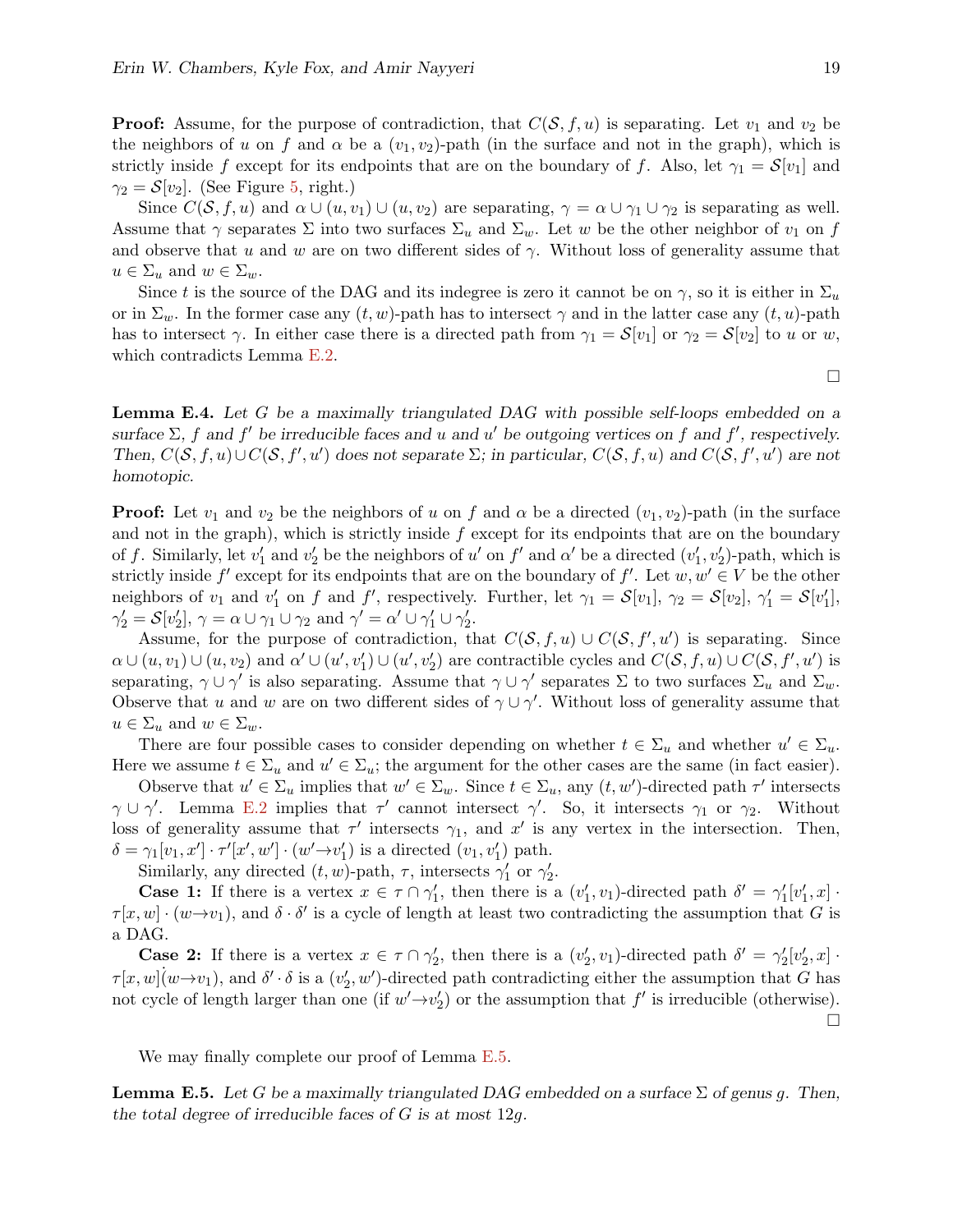

Figure 6. The setting for Lemma [E.4.](#page-19-1)

**Proof:** Consider a backward spanning tree S rooted at s. Let  $u_1, u_2, \ldots, u_k$  be the list of outgoing vertices (with possible multiplicity) on all irreducible faces of G; for  $1 \leq i \leq k$  assume  $u_i$  is on the irreducible face  $f_i$ . By construction, the cycles (closed walks)  $C(T, f_i, u_i)$   $(1 \le i \le k)$  are mutually non-crossing. Lemma [E.3](#page-18-3) implies that for any  $1 \leq i \leq k$ ,  $C(\mathcal{S}, f_i, u_i)$  is non-separating, and Lemma [E.4](#page-19-1) implies that for any pair  $1 \leq i, j \leq k, C(\mathcal{S}, f_i, u_i)$  and  $C(\mathcal{S}, f_j, u_j)$  are non-homotopic. It follows that  $k \leq 6g$ ; see [\[11,](#page-11-11) Lemma 2.1].

On the other hand,  $k$  equals half of the total degree of the irreducible faces and the statement follows.  $\Box$ 

The following lemma states that we can compute a maximally triangulated DAG.

**Lemma [5.2.](#page-9-2)** Let G be a DAG with possible self-loops embedded on a surface  $\Sigma$  such that t and s are the only source and sink. Then, there is an  $O(n^2)$  time algorithm to compute a maximally triangulated DAG,  $G_{\delta}$ , embedded on  $\Sigma$  that has the same number of forward  $(t, s)$ -cuts. Further,  $G_{\delta}$  has  $O(g)$  irreducible faces.

**Proof:** Lemma [5.1](#page-9-1) implies that for any pair of vertices  $u, v \in V$  such that  $u \rightsquigarrow v$  we can add  $u \rightarrow v$ without changing the total number of forward  $(t, s)$ -cuts. In particular, we can also add self-loops without changing the total number of forward  $(t, s)$ -cuts.

First, in  $O(n^2)$  time, for all pairs of vertices  $u, v \in V$  we figure out whether  $u \leadsto v$  by running BFS's from all vertices of G. Then, for each vertex  $u \in V$ , we add all  $u \rightarrow v$  edges such that u and v are on a same face and  $u \rightsquigarrow v$ . This takes  $O(n)$  time to detect in the BFS tree, and the graph embedded can be updated in the same amount of time. It is straight forward to check that the resulting graph,  $G_{\delta}$ , is maximally triangulated. Then, Lemma [E.5](#page-19-0) implies that  $G_{\delta}$  contains  $O(g)$ irreducible faces.

## <span id="page-20-0"></span>F Sampling minimum cuts

In this Appendix, we given an algorithm to sample a minimum  $(s, t)$ -cut from a graph uniformly at random. Let  $G = (V, E)$  be a directed acyclic graph plus a set of loops embedded on a surface  $\Sigma$ of genus g with a unique source t and unique sink s. Let  $G^*$  be the dual graph of G and let  $\Sigma' =$  $\Sigma \setminus (t^* \cup s^*)$ . By Theorem [A.1,](#page-14-11) it suffices to give an algorithm to sample forward  $(t, s)$ -cuts in G.